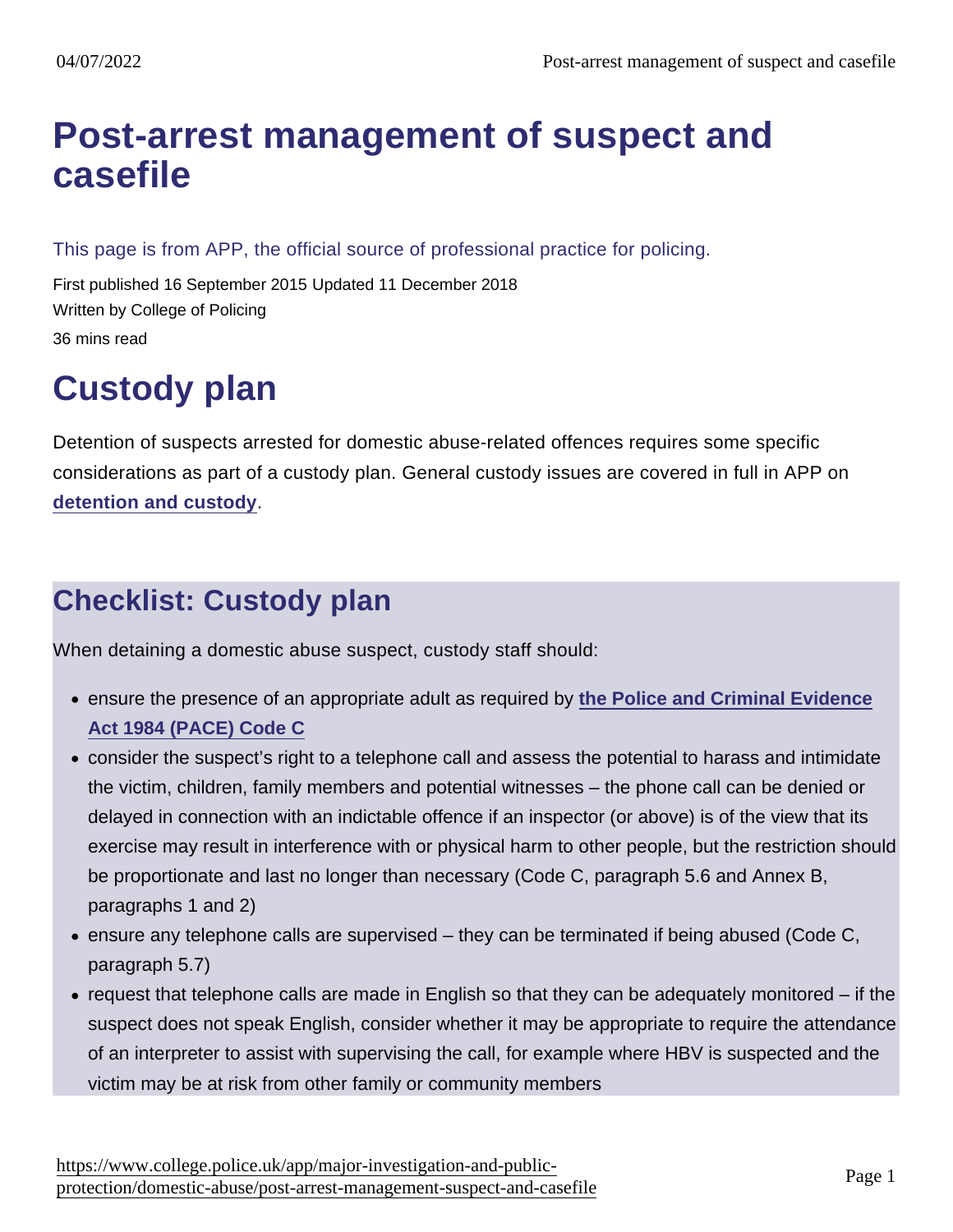- record if a suspect threatens to commit suicide, and include this both in the custody risk assessment process for the care of the suspect and pre-release
- consider suicide threats by the suspect as a risk factor for further harm being caused to the victim and children – include in any decision-making process for police bail and ensure those responsible for victim risk assessment are made aware
- record significant statements on the custody record and invite the suspect to sign and verify them
- record injuries to the suspect and any explanation offered
- arrange for an appropriate healthcare professional to examine the suspect if injury is complained of or observed and record any findings on the custody record – this should also be done if the suspect raises self-defence in interview
- document on the custody record any intimidating, aggressive or threatening behaviour exhibited by the suspect
- ensure that custody CCTV is reviewed and retained if it is likely to be of evidential value, for example if it captures relevant conduct and demeanour of the suspect on arrival in custody or any comments made by them within the custody area
- consider placing suspects arrested for breach of the peace before the next available court

Arresting officers should ensure that:

- photographs of the suspect are obtained, including any clothing or jewellery that might have inflicted a specific injury to the victim.
- evidence is seized appropriately (particularly in circumstances where the suspect or their associates have access to the scene) and, where possible, taken to the custody suite and recorded on the custody record – care should be taken to avoid evidence contamination
- photographic evidence of injuries and/or the scene is available in the custody suite and used in the interviewing and investigation processes

# Including information relating to the suspect in the risk assessment process

The IO and custody officer should ensure that all relevant information about the suspect is made available to those responsible for victim risk assessment.

[Risk identification and assessments](https://www.app.college.police.uk/app-content/major-investigation-and-public-protection/domestic-abuse/risk-and-vulnerability/#risk-identification-and-assessment) often rely exclusively on information provided by the victim, which can result in an incomplete assessment of the circumstances. Information about any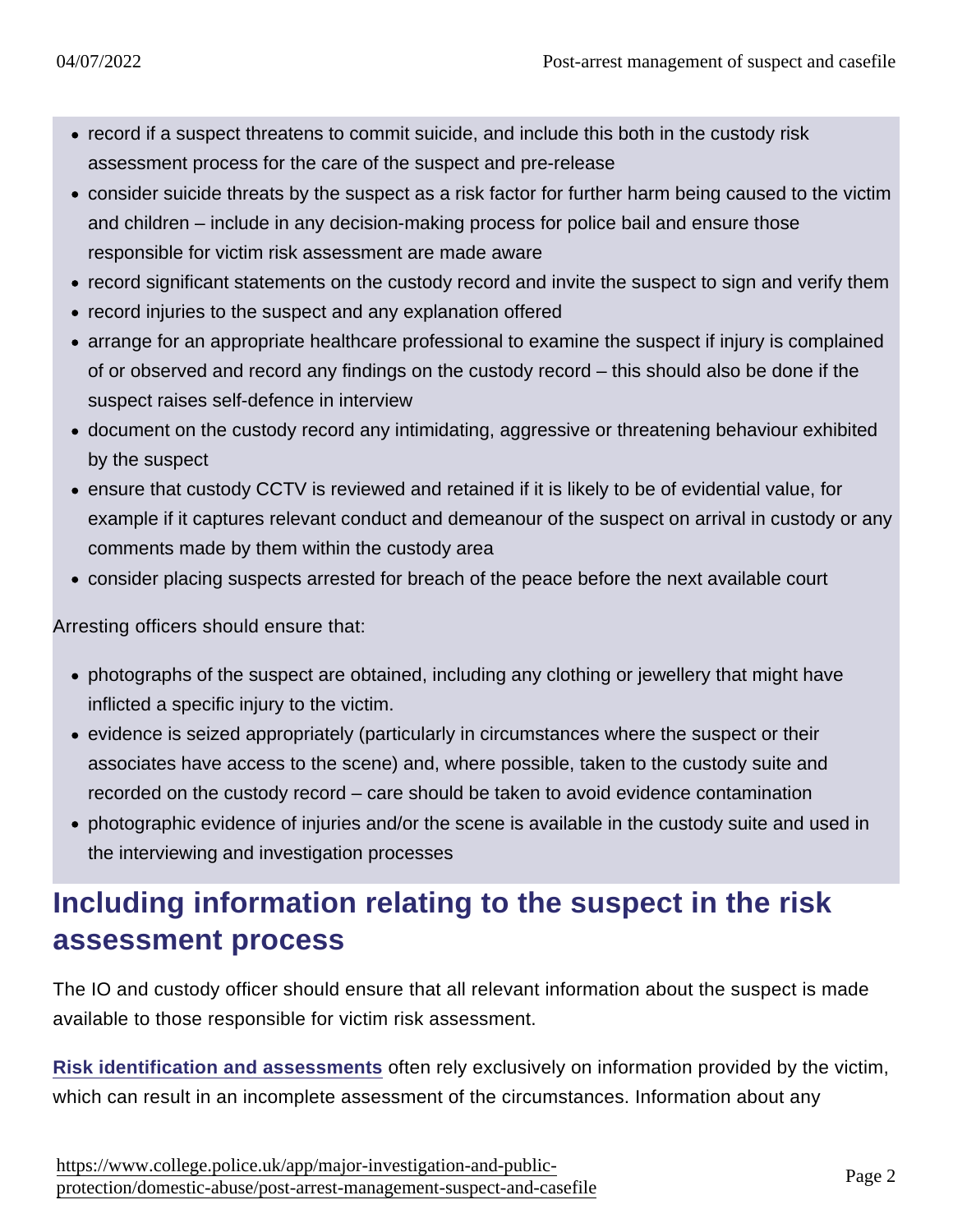comments or behaviour observed during the period of custody, including during police interview, should form part of the risk assessment. Officers should be particularly alert to any information indicating further harm, escalation or imminence of harm. They should also consider intelligence as part of this process, as well as existing risk assessments carried out on the offender in any previous cases.

# Suspect interviewing

In domestic abuse cases the suspect might be expecting the victim to withdraw their evidence. Where other evidence exists, it may be central to proving the case, bringing appropriate charges and inducing a guilty plea.

For further information see [APP on investigative interviewing](https://www.app.college.police.uk/app-content/investigations/investigative-interviewing/) .

# Sensitive information about the victim

Supervisors should ensure that officers dealing with domestic abuse cases are aware of the potential risks involved in disclosing certain information to the suspect and any legal adviser. For example, there might be specific risks in providing information about the location of the victim or another witness staying in a refuge, or sensitive personal information such as medical details.

Refuge details and those of anywhere else a victim has moved to for their safety, including safe houses, must never be disclosed to the perpetrator or their close contacts. Refuge details should never be disclosed to anyone without the express permission of the refuge.

# Legal advisers and pre-interview briefings

See APP on investigative interviewing, [APP on investigative interviewing, working with legal](https://www.app.college.police.uk/app-content/investigations/investigative-interviewing/#working-with-legal-advisers) [advisers](https://www.app.college.police.uk/app-content/investigations/investigative-interviewing/#working-with-legal-advisers) for detailed information.

In pre-interview briefings, interviewing officers should consider informing the legal adviser of the existence of photographic evidence, rather than providing access to it before the interview. If photographic evidence is not disclosed to a legal adviser in the pre-briefing, interviewing officers should plan at what stage in the interview its existence should be disclosed.

# Using photographic evidence during interviews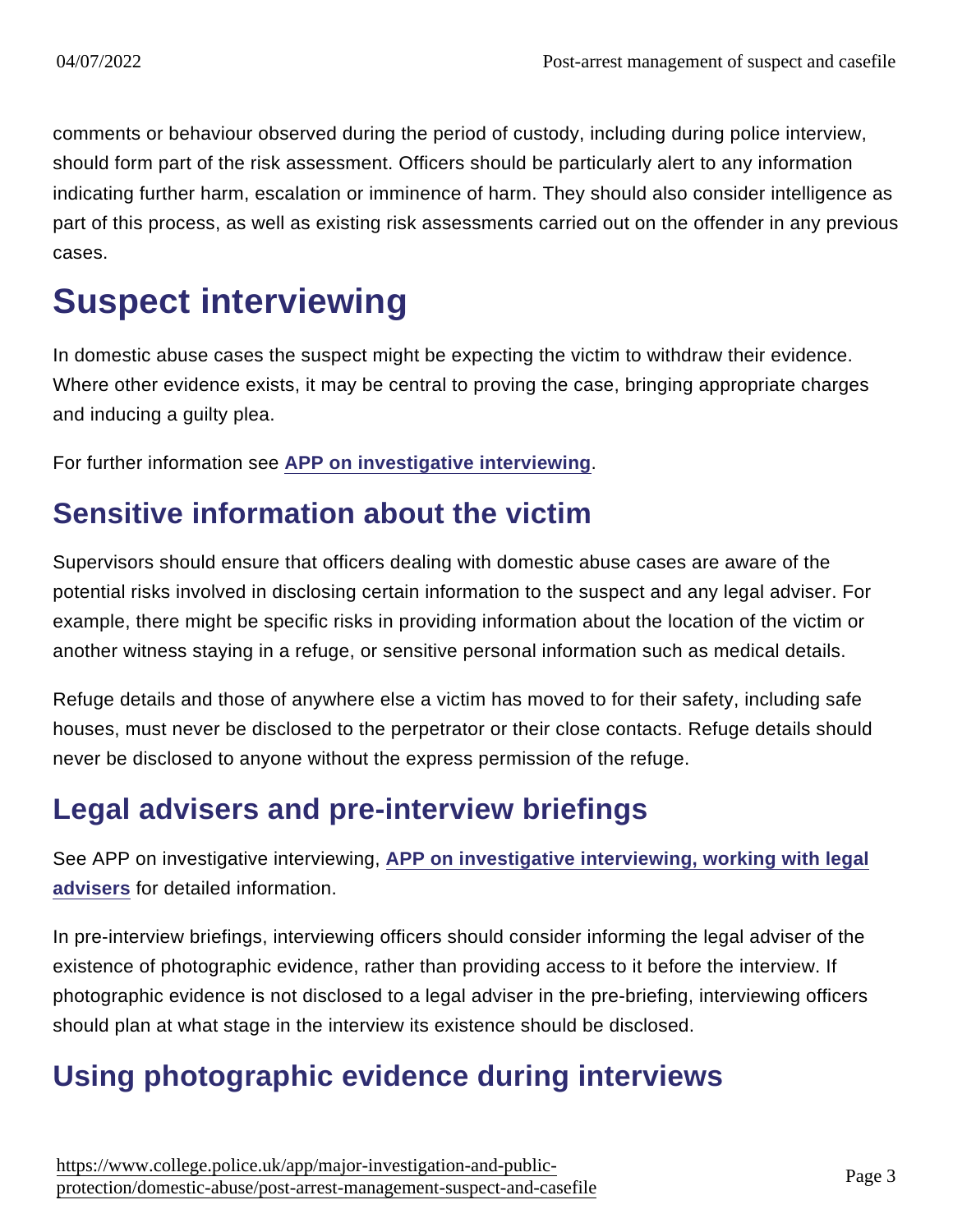Any photographic evidence should be made available to the interviewing officer for pre-interview planning. It can often be beneficial to allow the suspect to provide a full account before giving detailed disclosure of photographic evidence. If the interview is taking place several days after the incident, interviewing officers should use more recent photographs of injuries which allow for the development of bruising and might show the full extent of the injury. Polaroid photographs should be protected when used in interview by placing them in clear evidence bags.

# Using interpreters during interviews

Officers booking interpreters for suspect interviews should follow the Office for Criminal Justice Reform (2007) [Office for Criminal Justice Reform \(2007\) National Agreement on the Use of](http://webarchive.nationalarchives.gov.uk/20100920143552/http:/frontline.cjsonline.gov.uk/_includes/downloads/guidance/race-confidence-justice/National_Agreement_on_Use_of_Interpreters-August_2008.pdf) [InterpretersNational Agreement on the Use of Interpreters](http://webarchive.nationalarchives.gov.uk/20100920143552/http:/frontline.cjsonline.gov.uk/_includes/downloads/guidance/race-confidence-justice/National_Agreement_on_Use_of_Interpreters-August_2008.pdf) and should make every effort to source an accredited interpreter. Accredited interpreters are required to comply with professional codes of conduct and may be held accountable for any breach. Obligations include disclosing any conflict of interest, acting impartially at all times and interpreting accurately without seeking to influence the conversation. In domestic abuse cases they should pay particular attention to the points in the following checklist:

### Checklist: Considerations when using interpreters in domestic abuse cases

- Make every effort to source an accredited interpreter, check the identity of the interpreter and whether they have a disclosure and barring service (DBS) disclosure certificate and can present it. All interpreters (excluding telephone interpreting) are required to be vetted to NPPV3.
- Check that the suspect, victim or witnesses are not known to the interpreter, where possible.
- If the interpreter is known to the victim, witness or suspect, this should not be in anything other than a professional capacity – this is particularly important in cases of suspected HBV and only accredited interpreters should be used in such circumstances.
- Check that the interpreter has no other interest in the case, whether personal, financial or commercial.
- Where possible, select the interpreter to conform to reasonable criteria set by the suspect, victim or witnesses, which may include a preference for specific sex, religion, regional origin, political affiliation and cultural background.
- Where possible, use different interpreters for the suspect, victim and witnesses.
- General guidance is that interpreters living in close proximity to the interview premises should be preferred, but in domestic abuse and honour-based violence (HBV) cases it may be prudent to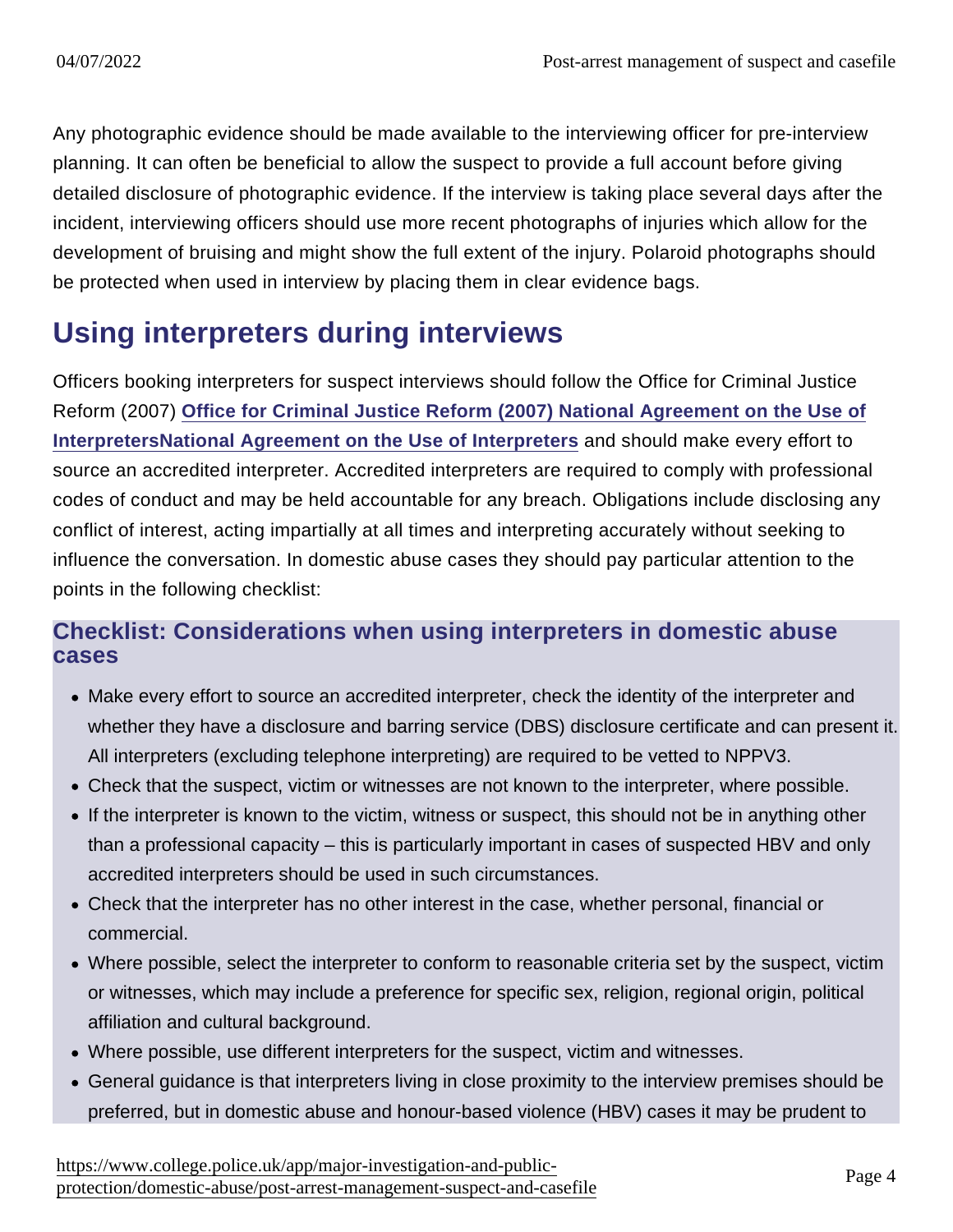use interpreters who meet the criteria of the suspect, victim or witness but who do not live within the immediate community. There is a potential risk that they may seek to influence the interview or account, or put pressure on the victim or witness to allow the matter to be dealt with within the local community or family rather than by the police.

Interpreters should be allowed to interrupt the normal flow of the interview to ask the officer for repetition, clarification or to alert the officer to the possibility of a cultural inference that might have been assumed. Interruptions should be explained to all parties.

Supervisors should ensure that the police take responsibility for arranging interpreters for any part of an investigation and for the requirements of the suspect, or person charged, while they are in custody. Supervisors should monitor the use of interpreters to ensure that the principles of [Home](https://www.gov.uk/government/publications/use-of-interpreters-within-the-criminal-justice-system) [Office Circular 17/2006 Use of Interpreters within the Criminal Justice System](https://www.gov.uk/government/publications/use-of-interpreters-within-the-criminal-justice-system) are adhered to. See also Office for Criminal Justice Reform (2007) [Office for Criminal Justice Reform \(2007\)](http://webarchive.nationalarchives.gov.uk/20100920143552/http:/frontline.cjsonline.gov.uk/_includes/downloads/guidance/race-confidence-justice/National_Agreement_on_Use_of_Interpreters-August_2008.pdf) [National Agreement the Use of Interpreters](http://webarchive.nationalarchives.gov.uk/20100920143552/http:/frontline.cjsonline.gov.uk/_includes/downloads/guidance/race-confidence-justice/National_Agreement_on_Use_of_Interpreters-August_2008.pdf) .

For further information see:

- [National Register of Public Service Interpreters Code of Conduct](http://www.nrpsi.org.uk/for-clients-of-interpreters/code-of-professional-conduct.html)
- [Association of Police and Court Interpreters Code of Practice](http://www.apciinterpreters.org.uk/apci_interpreters_code_of_practice.aspx)

## Suspect interviews

Supervisors should ensure that all officers conducting suspect interviews are appropriately trained in accordance with [APP on investigative interviewing](https://www.app.college.police.uk/app-content/investigations/investigative-interviewing/) . Depending on the seriousness or complexity of the alleged offence(s), supervisors should consider appointing a trained interview adviser to assist in the investigation.

Interviewing should be carried out in accordance with the [PEACE model](https://www.app.college.police.uk/app-content/investigations/investigative-interviewing/#peace-framework) and apply the [seven](https://www.app.college.police.uk/app-content/investigations/investigative-interviewing/#principles-and-ethics) [principles](https://www.app.college.police.uk/app-content/investigations/investigative-interviewing/#principles-and-ethics) of investigative interviewing. Additional specific considerations also apply when interviewing in domestic abuse cases.

Officers should consider the following areas when planning lines of questioning.

• Status of the relationship between the suspect and the victim, for example divorced, planning to separate, separated or other. (Note: the perceptions of the suspect and victim might be different. The suspect's knowledge of a victim planning to separate might increase the risk to the victim.)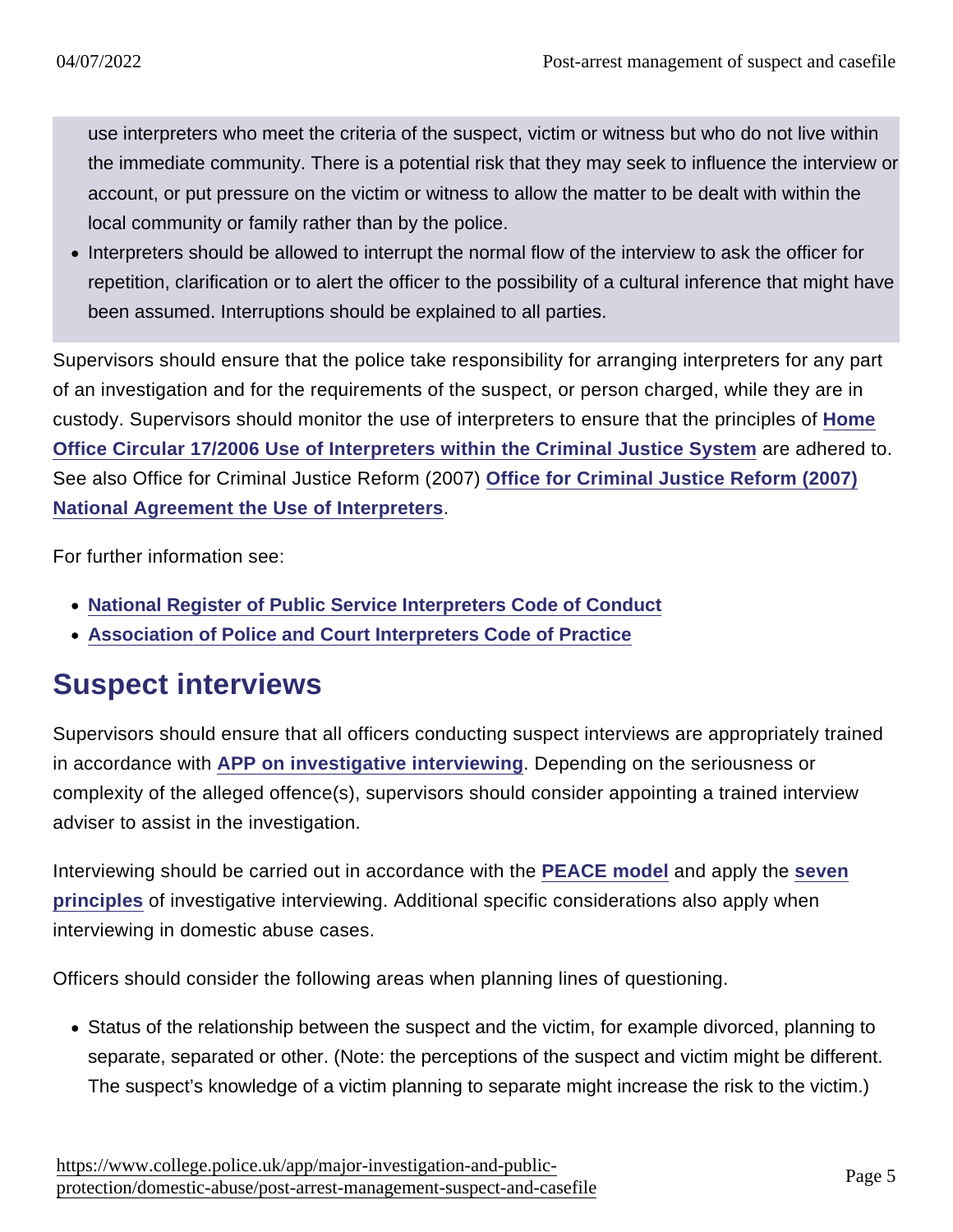- Previous violence and abuse within the relationship.
- Nature of other relationships, past and present, including history of abuse and controlling behaviour by the suspect.
- Relationship with other family members.
- Character of the suspect.
- Violence and abuse towards strangers and acquaintances.
- Whether the suspect has ever lived abroad for a significant period of time a foreign conviction check should be considered if so.
- Future intention with regard to the victim, for example is the suspect intending to re-establish the relationship.
- Motive when committing the alleged offence.
- Circumstances leading up to the alleged offence.
- Future residence.
- Relationship with children and details of child contact arrangements, if applicable.

Information from the suspect interview should be used in police bail decision making. It should also assist in the decision making of the Crown Prosecution Service (CPS) and the courts in determining the appropriate method of dealing with the suspect and the risk identification and assessment process.

Other specific considerations include:

- interviewers should avoid coming across as judgemental
- if suspects attempt to minimise their involvement, any contradictory facts known by the interviewers should be put during the interview – it may be the only opportunity to introduce them if the victim does not give evidence
- interviewers should explore counter-allegations in detail to limit the opportunity of introducing new allegations at a later stage
- if a suspect gives an account as to why or how the offence happened which does not correspond with investigation findings, interviewers should challenge the account
- interviewers should not allow their own value judgements to influence the account but should explore the thought processes of the suspect – in domestic abuse cases there may be a history of assaults and abuse, which should be introduced into the interview process
- interviewers should introduce information relating to relevant bad character during the interview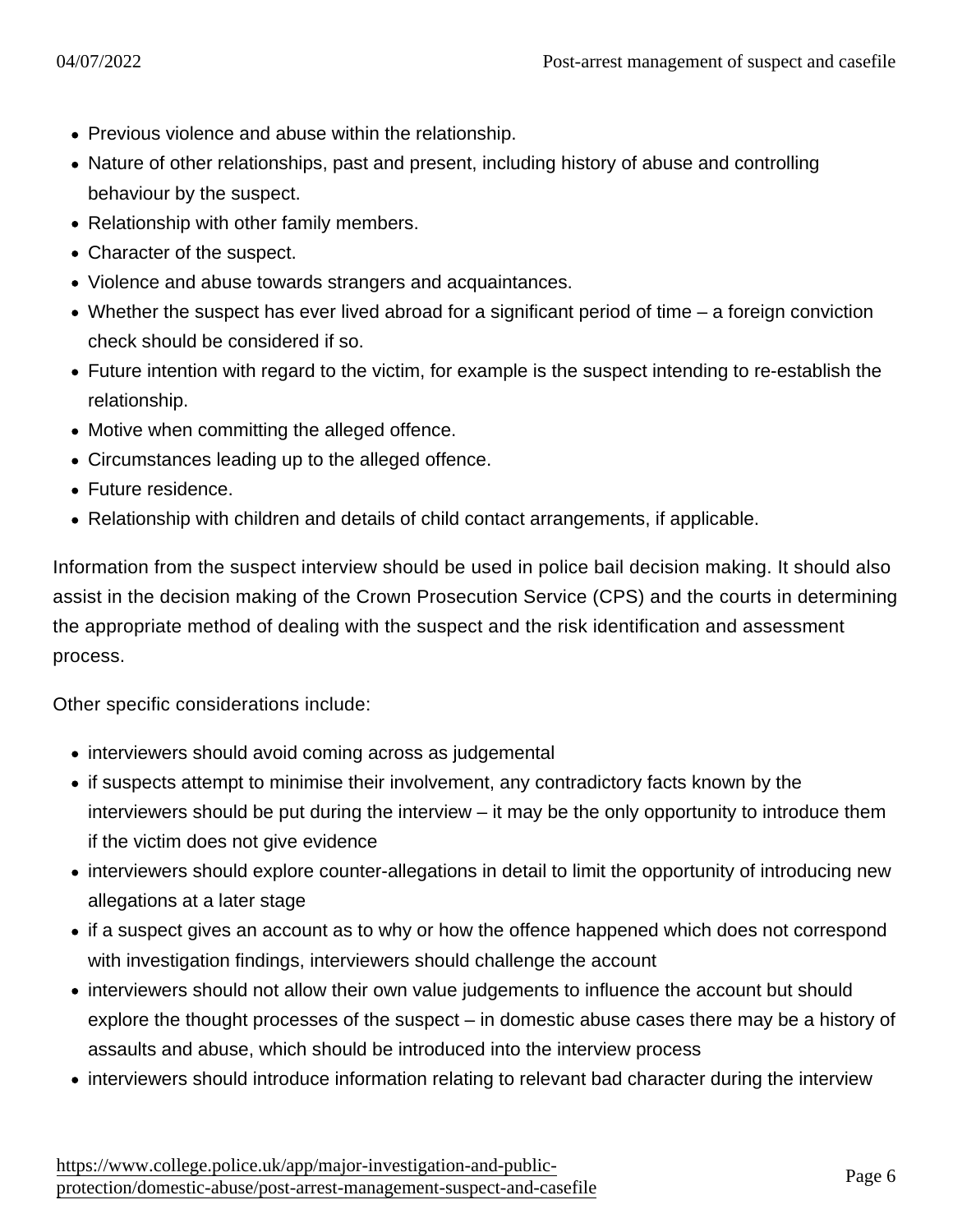### Spotlight on coercive or controlling behaviour

Understanding the nature of the relationship and whether controlling or coercive behaviour is taking place requires questioning beyond individual incidents.

Some approaches to questioning might include asking the suspect:

- $\bullet$  how they feel about the victim this may elicit statements about anger and control
- how decisions are made in the relationship this may lead the suspect to discuss control of money or other resources and other inequality in decision making, which is a key component of controlling or coercive behaviour
- how disagreements are resolved a controlling or coercive perpetrator may struggle to answer this because there are no disagreements or they always end in violence
- what the suspect's role is in the relationship looking after the partner, being a saviour or adviser to the exclusion of more equal roles could indicate controlling or coercive behaviour is present
- $\bullet$  how the incident stopped an answer indicating fear of the consequences if they carried on, for example strangling, smothering, drowning or assaulting a pregnant woman, could demonstrate an understanding of the impact of their violence
- about their feelings before, during and after the violence this could encourage them to voice, for example, anger or despair, and assist with identifying their intentions following release for the purposes of risk assessment

Interviewers should be mindful that a controlling or coercive perpetrator may also try to manipulate them or seek their collusion in the controlling behaviour.

# **Charging**

# **Charging**

[CPS \(2013\) Director's Guidance on Charging, 5th Edition](http://www.cps.gov.uk/publications/directors_guidance/dpp_guidance_5.html) specifies that all domestic abuse cases must be charged by the CPS, subject to a very limited general exception relating to expiry of the PACE clock. The [CPS \(2015\) Domestic abuse charging advice sheet](https://www.cps.gov.uk/publication/domestic-abuse-charging-advice-sheet) has been prepared for police officers and prosecutors to further clarify the existing requirements around police referral of domestic abuse cases to the CPS in accordance with the [Director's Guidance on Charging, 5th](http://www.cps.gov.uk/publications/directors_guidance/dpp_guidance_5.html#) [Edition](http://www.cps.gov.uk/publications/directors_guidance/dpp_guidance_5.html#) . [CPS \(2018\) Code for Crown Prosecutors](https://www.cps.gov.uk/publication/code-crown-prosecutors) gives guidance on the general principles to be applied when making decisions about prosecutions, with more specific considerations set out in the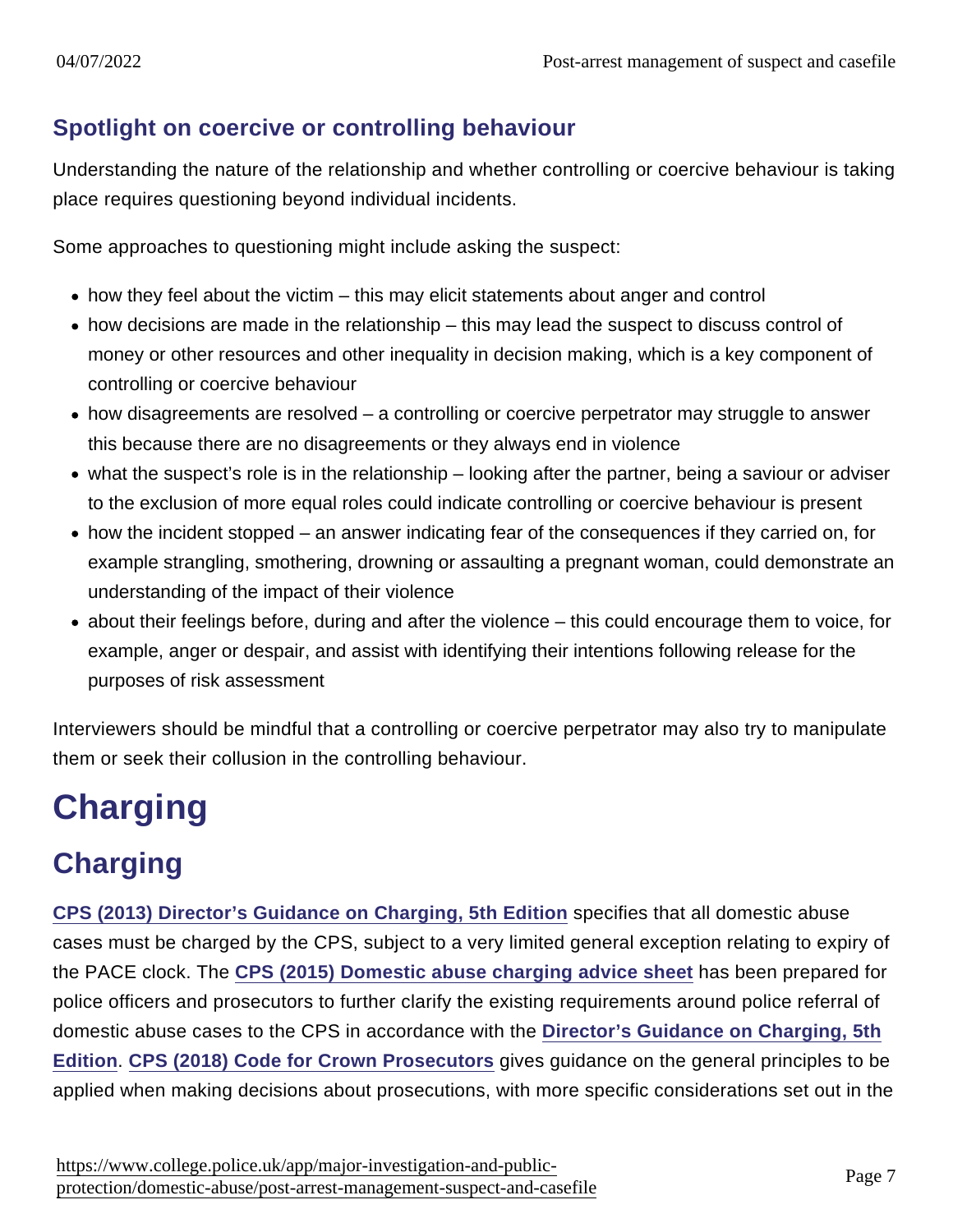[CPS Aide-memoire on charging in domestic violence cases](http://www.cps.gov.uk/legal/d_to_g/domestic_abuse_guidelines_for_prosecutors/#a91) . The CPS should consider all the available charges and record the full reasons for any charging decisions made.

When consulting the CPS, police officers should take account of the [Code for Crown Prosecutors](https://www.cps.gov.uk/publication/code-crown-prosecutors) , together with the [Director's Guidance on Charging, 5th Edition](http://www.cps.gov.uk/publications/directors_guidance/dpp_guidance_5.html) . They should also be aware of the [CPS Legal Guidance on Prosecuting Cases of Domestic Violence](http://www.cps.gov.uk/publications/prosecution/domestic/domv.html) and the [Joint NPCC and](http://www.cps.gov.uk/legal/d_to_g/domestic_abuse_guidelines_for_prosecutors/#a90) [CPS Evidence Gathering Checklist for use by Police Forces and CPS in Cases of Domestic](http://www.cps.gov.uk/legal/d_to_g/domestic_abuse_guidelines_for_prosecutors/#a90) [Abuse](http://www.cps.gov.uk/legal/d_to_g/domestic_abuse_guidelines_for_prosecutors/#a90) .

The police should refer to the CPS all domestic abuse cases which are assessed by a decision maker as either meeting the evidential part of the [Full Code Test](http://www.cps.gov.uk/publications/code_for_crown_prosecutors/codetest.html) or being capable of meeting it (where the [Threshold Test](http://www.cps.gov.uk/publications/code_for_crown_prosecutors/threshold.html) is applied). In accordance with section 8 of the [Director's Guidance](http://www.cps.gov.uk/publications/directors_guidance/dpp_guidance_5.html#a15) , where a case is one which must be charged by the CPS (which includes domestic violence), the public interest judgement in that case must be made by a prosecutor, not the police. Where there is doubt as to whether a case should be referred, the CPS should be consulted.

It is also appropriate to consult the CPS for early investigative advice to help build and strengthen a case, especially where the victim is unlikely to give evidence and an evidence-led prosecution may be pursued.

For further information see APP on prosecution and case management, [APP on prosecution and](https://www.app.college.police.uk/app-content/prosecution-and-case-management/charging-and-case-preparation/#charging-process) [case management, charging process](https://www.app.college.police.uk/app-content/prosecution-and-case-management/charging-and-case-preparation/#charging-process) .

# Charging standards

The police and the CPS have agreed charging standards for certain types of offence, including assaults. These are guidelines to assist in selecting the appropriate level of charge in light of all the facts that can be proved. Officers should be aware of the standards.

The offence for which the suspect is arrested may not be the actual offence with which they are later charged. Crime reports should be submitted where recordable offences have occurred. See [offences associated with domestic abuse](https://www.app.college.police.uk/app-content/major-investigation-and-public-protection/domestic-abuse/context/#offences-associated-with-domestic-abuse) for a selection of possible offences. Conduct can amount to more than one offence and can attract multiple charges, for example conduct in breach of a restraining order may also constitute stalking.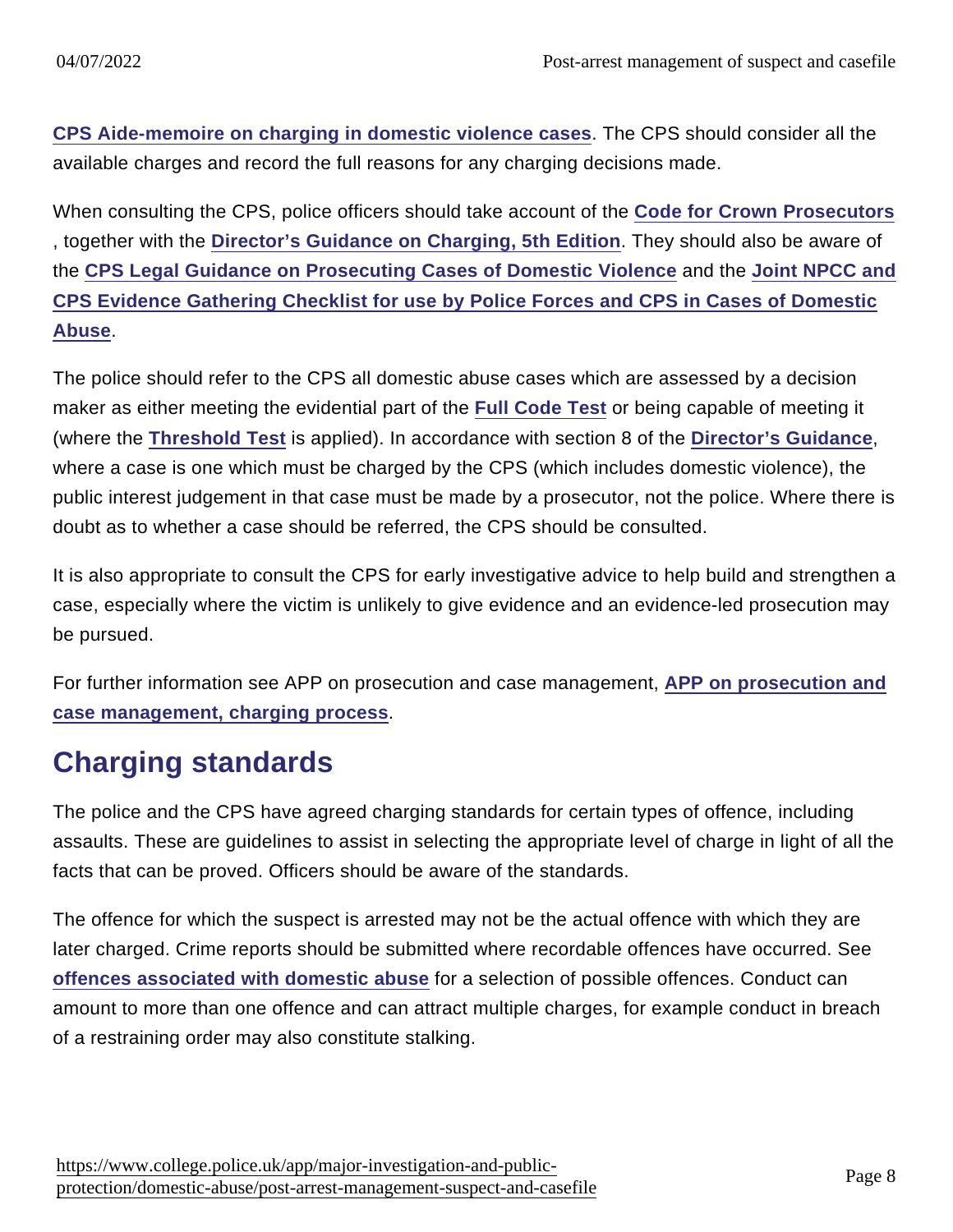Custody officers and/or the IO should liaise with the CPS at an early stage to seek advice on the sufficiency of the evidence, type of evidence required and the most appropriate charge(s). All advice given by the CPS should be included in the prosecution file. IOs should also liaise with the domestic abuse unit or specialist when preparing the prosecution case papers, to ensure that all relevant information is made available.

# Preparing information for the Crown Prosecution Service

To enable the CPS to make a decision about a particular case, the police should provide them with as much information as possible. This also assists in the effective prosecution of the case, and can be used in the protection of the victim and any children when applying for a remand in custody.

#### Checklist: File preparation

The CPS requires the following information, where applicable:

Evidence and offence details:

- all relevant victim statements (including [withdrawal statements](https://www.app.college.police.uk/app-content/major-investigation-and-public-protection/domestic-abuse/victim-safety-and-support/#withdrawal), medical reports, and [victim](https://www.app.college.police.uk/app-content/major-investigation-and-public-protection/domestic-abuse/victim-safety-and-support/#victim-personal-statement) [personal statements \(VPS\)](https://www.app.college.police.uk/app-content/major-investigation-and-public-protection/domestic-abuse/victim-safety-and-support/#victim-personal-statement) – it is useful to obtain a further VPS later in the case to provide an update on how the offending has affected the victim, as some consequences are not immediately apparent and others have long-term impact)
- previous convictions of all witnesses, including the victim
- all relevant witness statements (including, for example, those of neighbours and children)
- details of the victim's injuries (medical, photographic and written) these should be as up to date as possible and draw attention to any pending test results which could reveal more serious injury, for example where there is too much swelling to see the injury initially but later tests show a break or fracture which would be relevant to level of charge
- description of the scene along with any photographic evidence or relevant statements, including those from the first officer at the scene
- audio or video recording of victim, witness and defendant interviews
- any photographic or CCTV evidence, or body-worn video (BWV) footage
- digital recordings of a 999 call
- any other case exhibits, for example mobile phone records or social media activity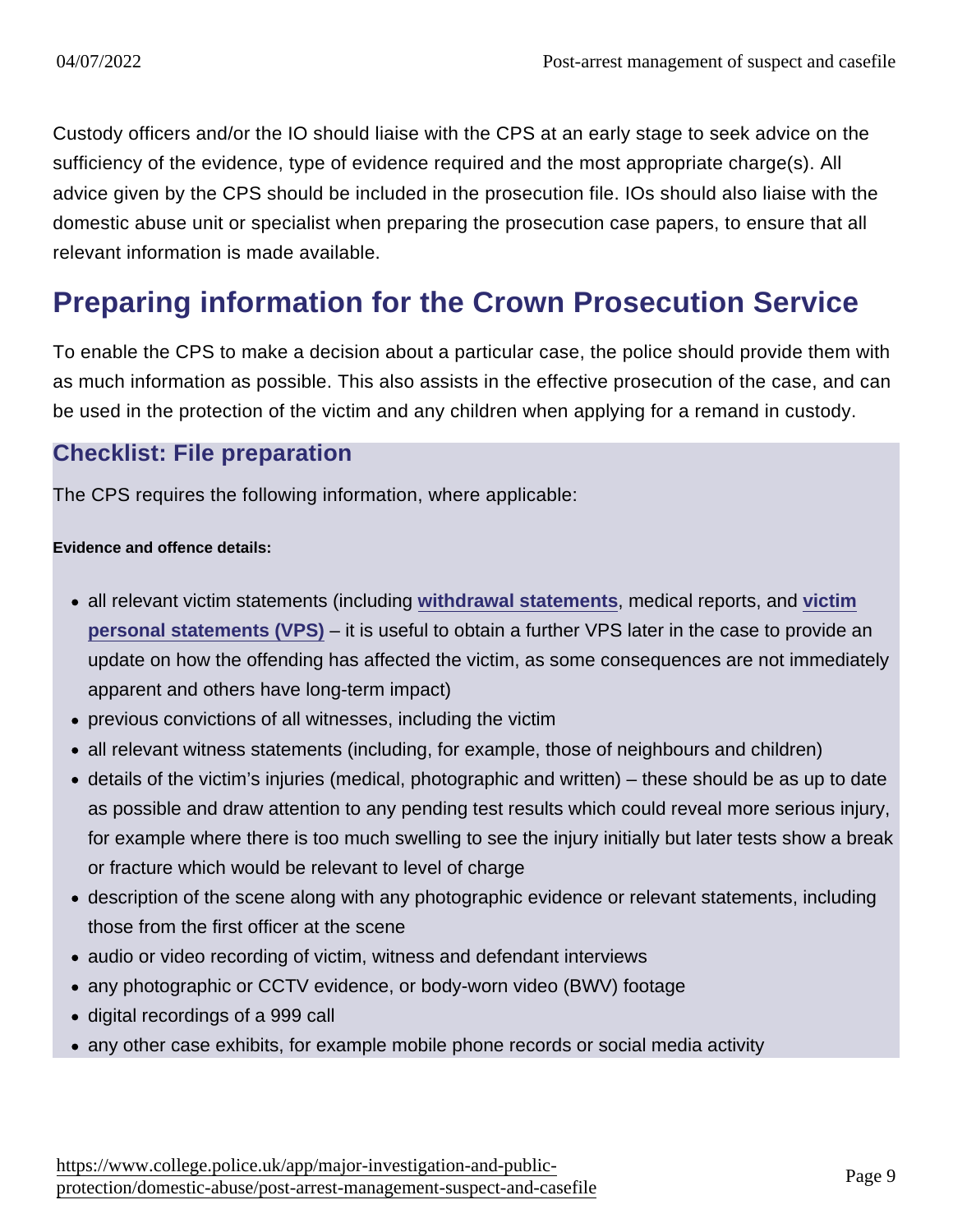- relevant police records, for example, pocket note book entries, risk assessments, incident logs, custody records
- any relevant records or statements from other agencies, for example pre-sentence reports from probation, damage reports to local authority or social housing departments, any information or views expressed by adult or children's services departments
- any evidence pending or not currently available to be included as part of the file, when available

Officers should highlight aggravating factors of the offence such as:

- whether the suspect/defendant used a weapon
- whether the suspect/defendant planned the incident

Relationship – history and current:

- history of the relationship, particularly if there has been violence or abuse in the past
- status of the victim's current relationship with the suspect/defendant and any future plans
- any indication that the relationship may involve controlling or coercive behaviour, even if it is not the offence being charged
- any past or current civil proceedings and civil orders

Risk/bail:

- likelihood of the suspect/defendant offending again
- whether the suspect/defendant has made any threats before or since the incident
- evidence of the defendant or the defendant's relatives or associates contacting the victim since the incident or post charge
- location of the address of the victim and the suspect/defendant in relation to one another
- whether bail conditions apply
- whether the defendant is on licence and if so subject to what conditions (a copy of the licence should be included)
- whether the defendant is currently subject to a suspended sentence
- whether the defendant is subject to any current civil orders (including DVPOs)
- any previous breaches by the defendant of any of the above

Suspect information and potential bad character evidence: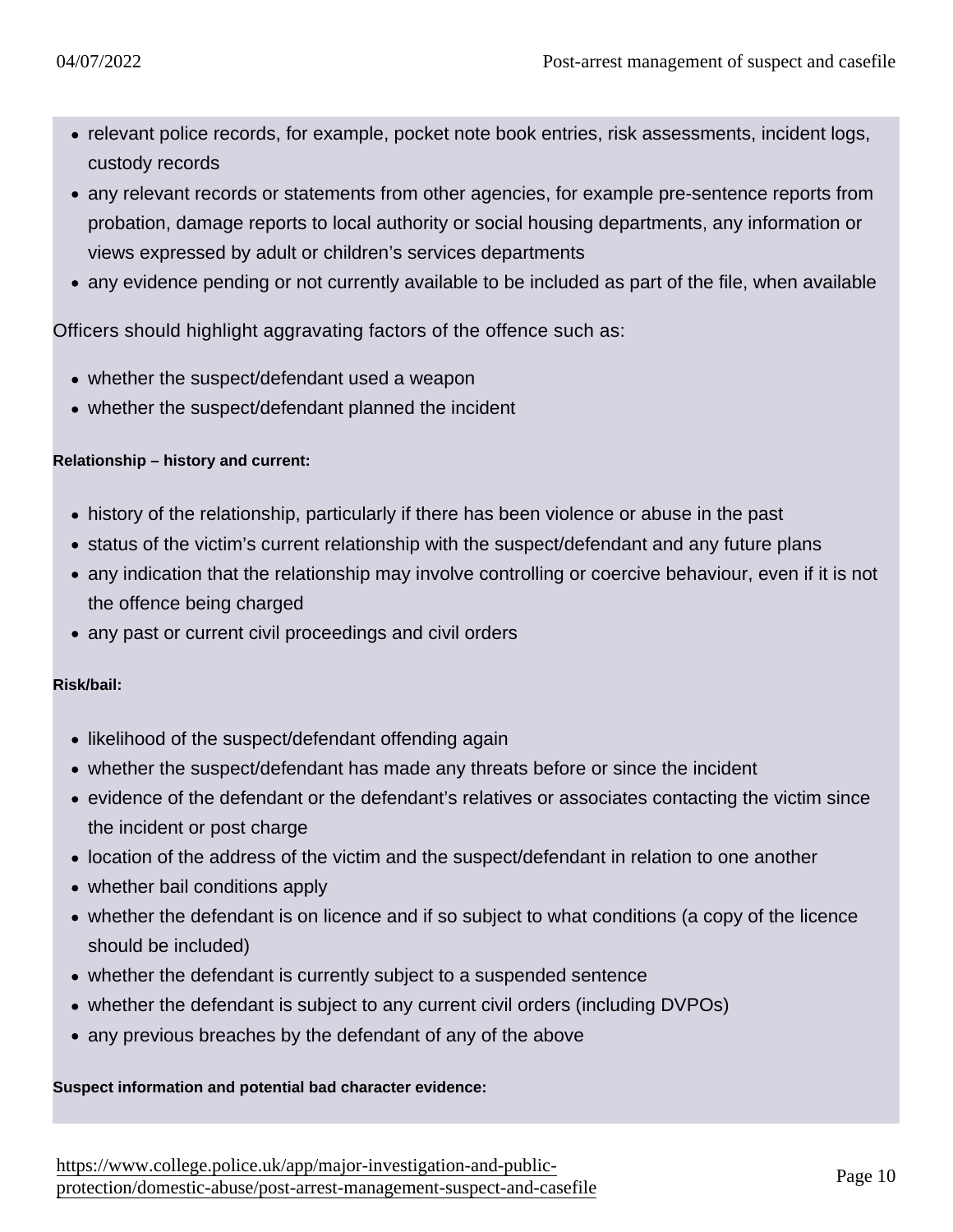- any previous convictions
- offence details of any previous domestic abuse convictions or cautions
- crime reports from previous incidents including those against other victims
- details of incidents forming part of a pattern of controlling or coercive behaviour which took place prior to 29 December 2015 (the commencement of the specific offence of controlling or coercive behaviour under [the Serious Crime Act 2015 s 76](http://www.legislation.gov.uk/ukpga/2015/9/section/76) ).

Victim and witness care and safeguarding:

- details of any children of the family, including where they were during the incident and the impact of the domestic abuse upon them – comments made by very young children to police officers, the victim or other witnesses may be admissible as res gestae or hearsay
- effect on the relationship of continuing with the prosecution against the victim's wishes, and the victim's views on their own and their children's personal safety if a prosecution does or does not follow
- whether there is a need for an early special measures meeting with the CPS
- where applicable, which special measures would be available to assist a witness and why
- whether a registered intermediary is or should be involved
- whether an independent domestic violence adviser or other specialist service has supported the victim – they may be able to provide evidence of first disclosure or of the victim's fear if a prosecution based on hearsay evidence is being considered

#### Interpreters

- whether the defendant, victim or witness requires an interpreter and for which language
- names and details of any interpreters used during police interviews
- any requests by the defendant, victim or witness for an interpreter of the same sex or of a particular ethnic group, political orientation or affiliation

Information required by the prosecutor to assess 'realistic prospect of conviction'

- whether counter-allegations have been made
- any other information potentially relevant to the credibility of the victim in addition to a previous criminal record, for example previous complaints made or intelligence reports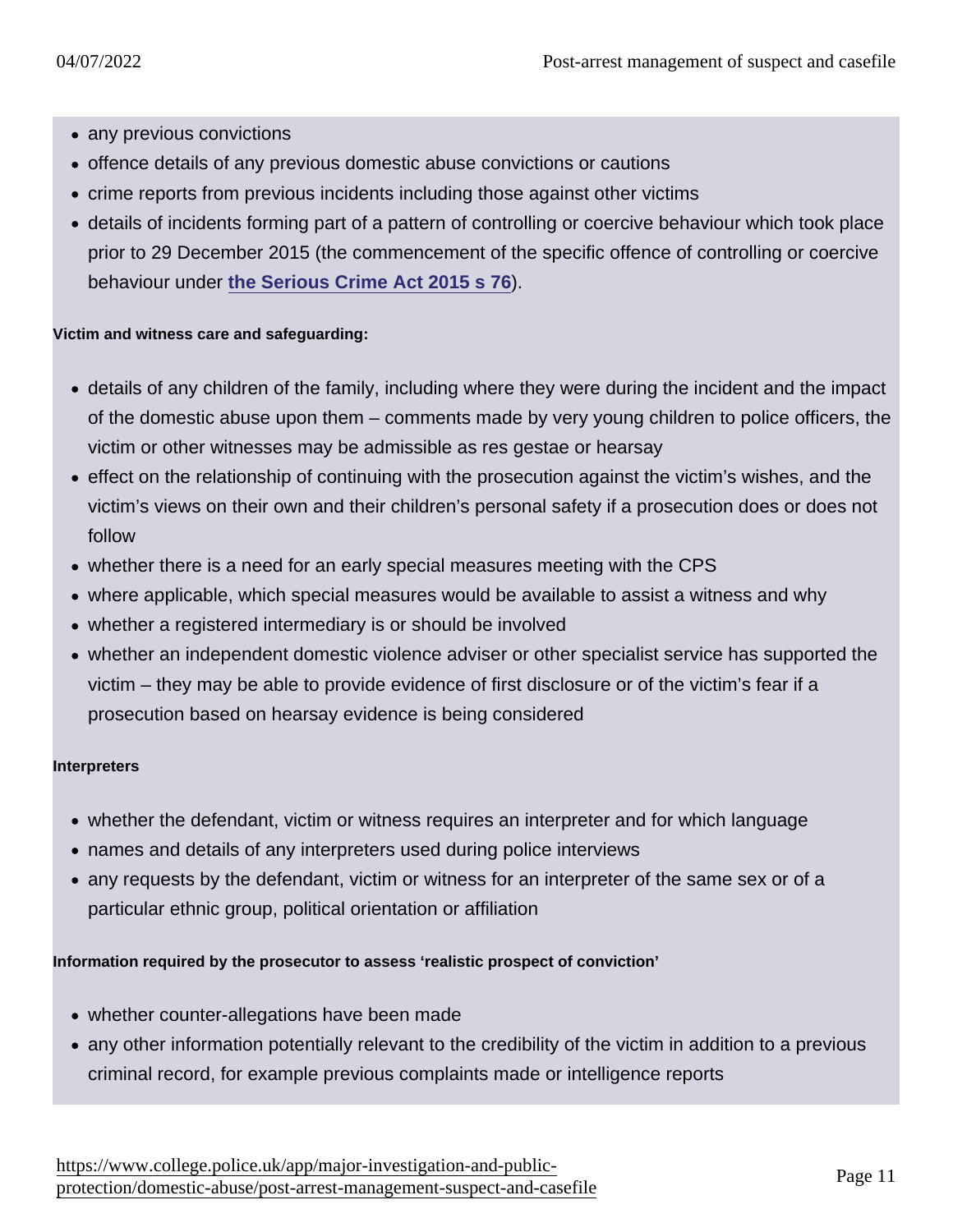In some circumstances information might not be readily available, for example forensic samples might be subject to delays. However, the CPS should be made aware of the existence of potential evidence and its current status as soon as possible and kept updated on progress.

The IO should always prominently flag material which should not be disclosed.

See [CPS Legal Guidance on Prosecuting Cases of Domestic Violence](http://www.cps.gov.uk/publications/prosecution/domestic/domv.html)

#### Checklist: Additional evidence to support the specific offence of controlling or coercive behaviour

All of the information set out in the checklist for file preparation is also relevant to the specific [offence of controlling or coercive behaviour](https://www.app.college.police.uk/app-content/major-investigation-and-public-protection/domestic-abuse/context/#the-offence-of-controlling-or-coercive-behaviour-in-an-intimate-or-family-relationship) under [the Serious Crime Act 2015 s 76.](http://www.legislation.gov.uk/ukpga/2015/9/section/76)

In addition, officers should focus on establishing a pattern of behaviour across different types of evidence. Much of it will be evidence of the victim and perpetrator's day to day living and their interaction.

Types of evidence which may be useful include:

- records of communication between the victim and perpetrator, for example emails, phone records, text messages, social media
- audio or visual recordings of interaction between the victim and perpetrator, demonstrating body language and tone, for example 999 recordings, CCTV, BWV footage
- local enquiries, for example neighbours, regular deliveries, postal services, window cleaner
- witness testimony, for example from family and friends, as to observed behaviour by both parties and its effect and impact
- diaries kept by the victim and/or children
- records of lifestyle and household, including photographic evidence of the scene
- evidence of isolation, for example lack of contact with family and friends, withdrawal from social activities and clubs
- records of interaction with services which show the perpetrator adopting a dominant role, for example always accompanying the victim to banking or medical appointments
- bank records showing financial control
- medical records
- GPS tracking devices installed on mobile phones, tablets, vehicles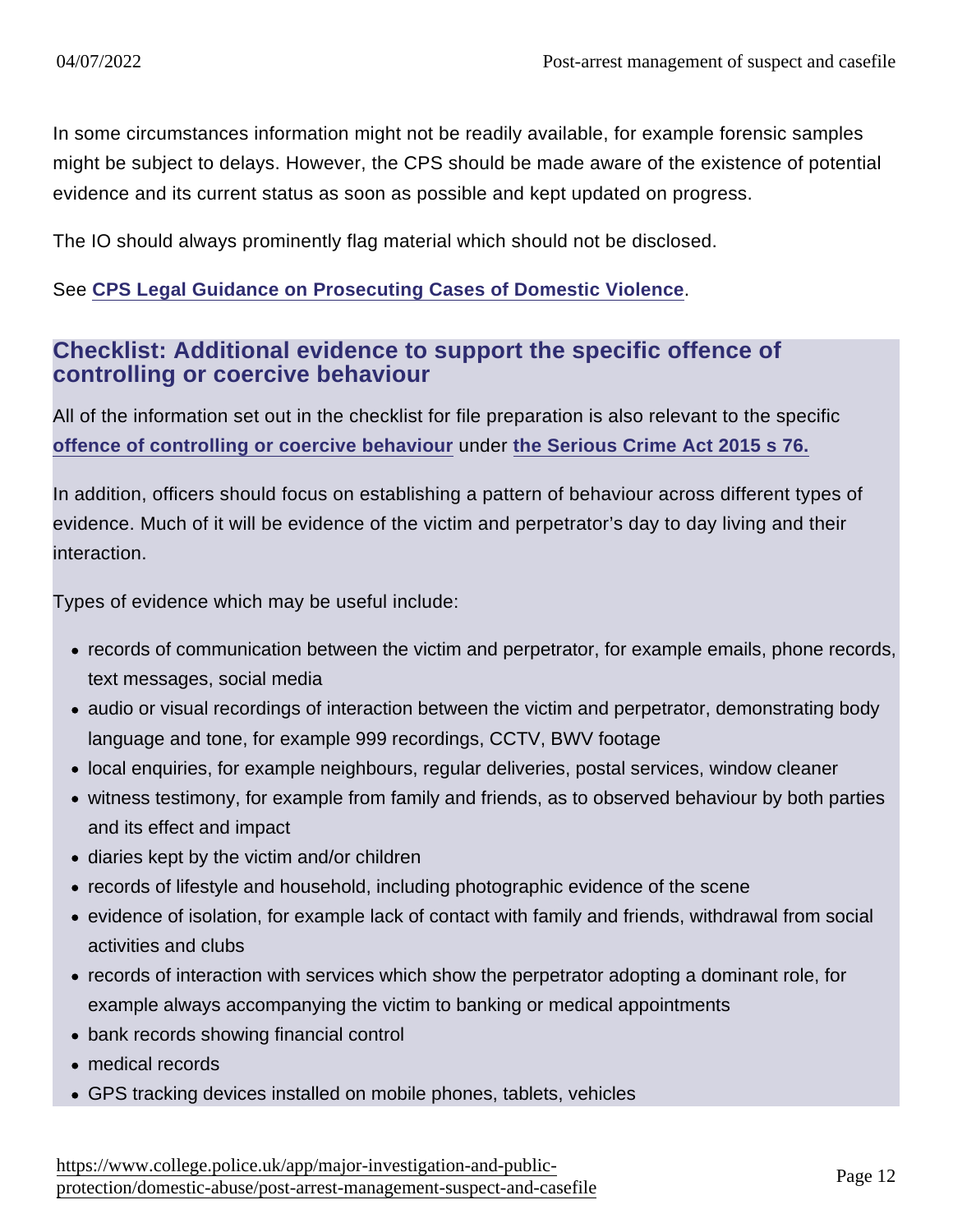care plan, where the perpetrator has caring responsibilities

These are not exhaustive and any evidence which shows a pattern of control or coercion is relevant.

### Checklist: Evidence-led prosecution

Evidence to support a hearsay application

Where the victim has given an account in any form, but is unable to give live evidence for one of the reasons listed in [the CJA s 116\(2\)](http://www.legislation.gov.uk/ukpga/2003/44/section/116) of the CJA, evidence must be provided of the applicable reason in order to make a hearsay application — see [prosecution based on hearsay evidence](https://www.app.college.police.uk/app-content/major-investigation-and-public-protection/domestic-abuse/investigative-development/#prosecution-based-on-hearsay-evidence) for a complete list.

Where the victim is in fear:

- a section 9 statement from the victim setting out their fears
- attending officers recording relevant comments or behaviour at the scene in a pocket notebook
- body-worn video footage showing victim's fearful demeanour
- statements of third parties with direct knowledge of the victim's fears, for example friends, parents, neighbours, support workers
- bad character evidence which might reveal a significant background of domestic violence
- evidence of continuing fear through updates on the existence of fear as the trial approaches
- evidence that special measures will not adequately address the victim's fears

Where a victim cannot be traced:

- section 9 statement from the investigating officer detailing all 'reasonably practicable' steps they have taken to trace the victim and the outcome
- any associated exhibits

Where a victim is unfit to give evidence due to their physical or mental health condition:

statements/reports from medical professionals with first-hand knowledge of the witness's unfitness and who are able to give a firm conclusion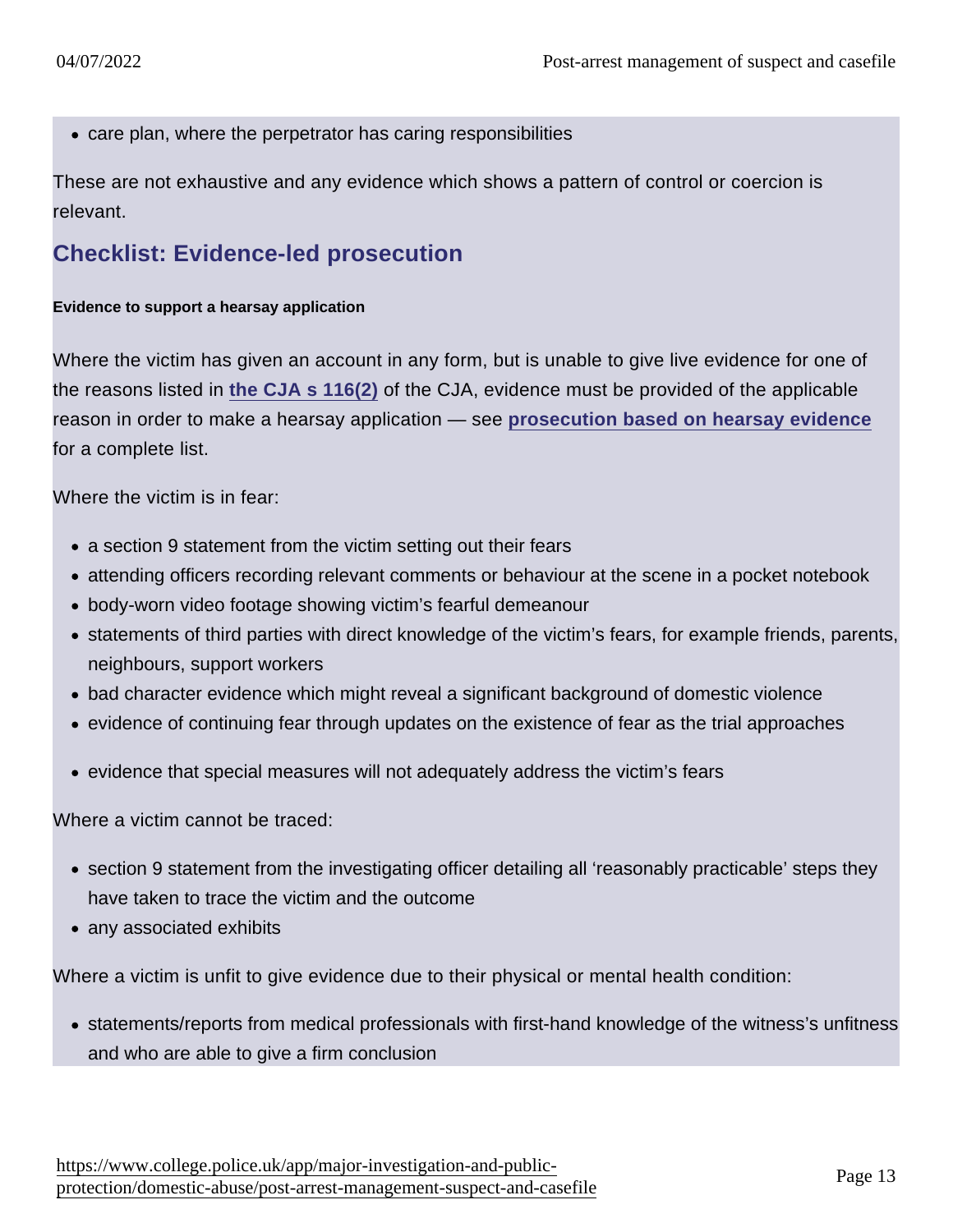- where mental state has deteriorated since giving the original statement, evidence from a mental health professional who can comment on fitness at the time the statement was taken
- evidence of any enquiries made into whether special measures could enable the victim to give evidence, for example video link

Further evidence when considering a prosecution based on hearsay

- any comments made by a child from whom a formal statement cannot be taken but which have been recorded in an officer's section 9 statement or pocket notebook, in the statement of the victim or another witness or on body-worn video – these may be admissible as [res gestae](https://www.app.college.police.uk/app-content/major-investigation-and-public-protection/domestic-abuse/investigative-development/#res-gestae) or as hearsay in the 'interests of justice' under [the CJA s 114\(1\)\(d\)](http://www.legislation.gov.uk/ukpga/2003/44/section/114)
- all information which may potentially impact on the credibility of the absent witness, for example the witness's previous convictions or cautions, previous complaints made by them or intelligence reports
- all evidence capable of corroborating the victim's account

Further evidence when considering a prosecution based on a hostile witness (who has made a subsequent conflicting statement which is believed to be false)

- all evidence that could corroborate the victim's initial account, for example evidence of injury, third party witness statements, body-worn video footage
- all evidence that can rebut or disprove any aspect of the false account, for example an officer's statement which clearly says that the victim was not intoxicated at the time the initial account was given
- any evidence of motive for providing the false account

# Making bail decisions

# Risk

Officers should review [risk](https://www.app.college.police.uk/app-content/major-investigation-and-public-protection/domestic-abuse/risk-and-vulnerability/) when making bail decisions. The primary consideration of an officer determining bail conditions should be the safety and protection of the victim, children and the suspect. The [Home Office \(2015\) Guide on Firearms Licensing Law](https://www.gov.uk/government/uploads/system/uploads/attachment_data/file/417199/Guidance_on_Firearms_Licensing_Law_v13.pdf#page=99) states that a domestic abuse incident should trigger a review of the certificate holder's possession of a firearm or shotgun. Officers should make the appropriate checks and initiate an urgent review where a firearms or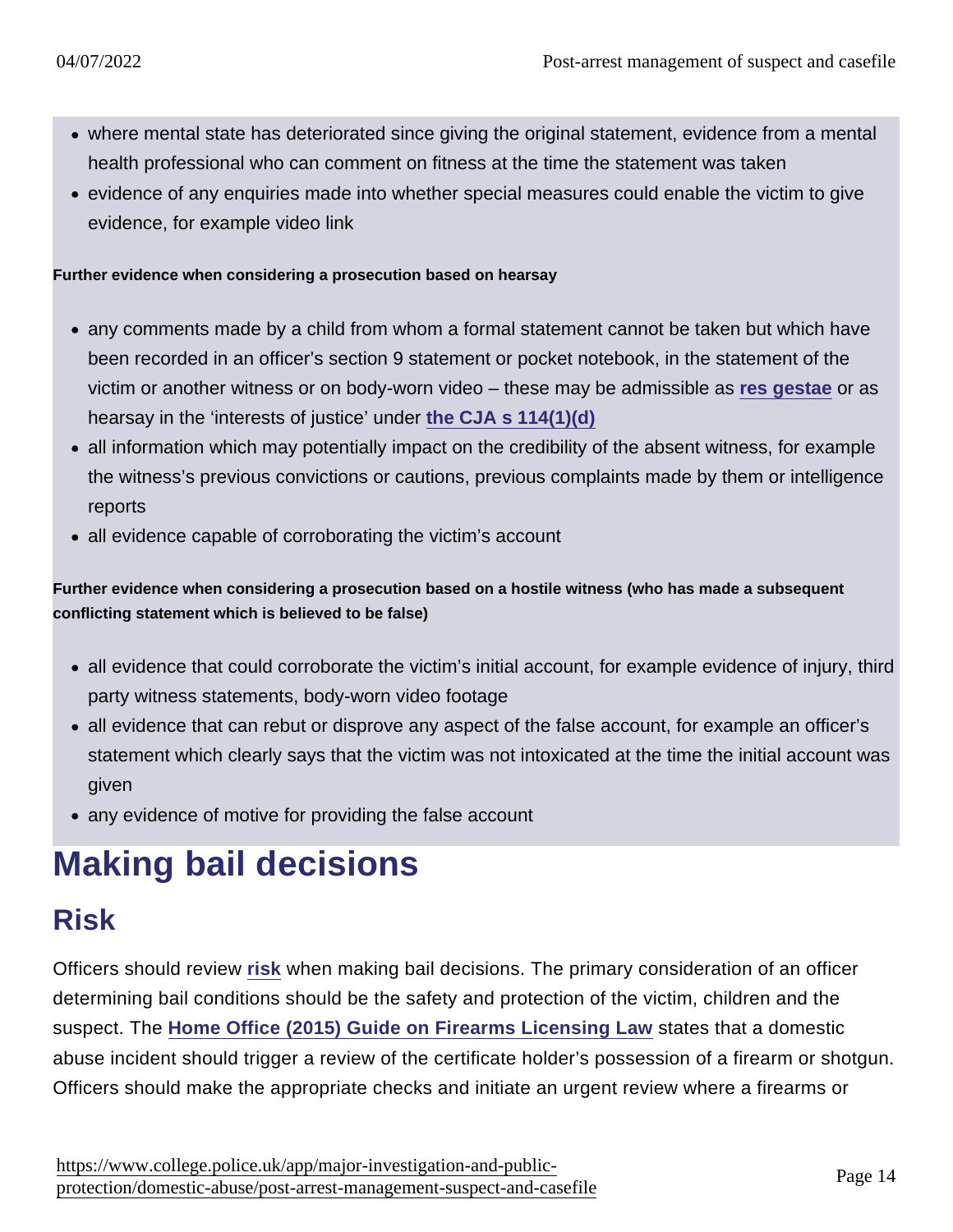shotgun licence is held by the suspect, whether they are bailed or remanded in custody.

## Bail – pre and post – charge

When considering granting pre-charge bail to domestic abuse suspects, custody officers should be mindful that delays can compromise the safety of the victim, any children and others associated with the allegation made. Victims may also withdraw support where decision-making is prolonged.

If there is insufficient evidence to charge a suspect, officers should consider releasing them under [PACE s 37\(2\)](http://www.legislation.gov.uk/ukpga/1984/60/section/37) to enable further enquiries to be completed and allow time for other witnesses to come forward. A suspect granted investigative bail under this section should be bailed for no longer than is reasonably required to complete the investigative action. Unless a protracted investigation or other compelling consideration such as the turnaround time for a forensic examination is involved, the period should be no more than three weeks. See [pre-charge bail principles](https://www.app.college.police.uk/app-content/detention-and-custody-2/arrest-detention-transportation/#pre-charge-bail-management) for further information.

Bail can also be granted to allow for referral to the CPS ([PACE s 37\(7\)\(a\)](http://www.legislation.gov.uk/ukpga/1984/60/section/37) PACE) or to appear at court after charge [\(PACE s 38\)](http://www.legislation.gov.uk/ukpga/1984/60/section/38). In cases where the advice of the CPS is to be sought, the period of bail should be no longer than is necessary to complete any agreed action and submit the necessary report. For further information see ACPO and Crown Prosecution Service (2011) [The Prosecution](http://library.college.police.uk/docs/appref/MoG-final-2011-july.pdf) [Team Manual of Guidance](http://library.college.police.uk/docs/appref/MoG-final-2011-july.pdf) .

For further information see:

- [CPS Legal Guidance on Bail](http://www.cps.gov.uk/legal/a_to_c/bail/)
- [CPS Domestic Abuse Guidelines for Prosecutors, Bail and remand](http://www.cps.gov.uk/legal/d_to_g/domestic_abuse_guidelines_for_prosecutors/#a28)

### Pre-charge bail – conditions or no conditions?

[Section 47\(1A\) of PACE](http://www.legislation.gov.uk/ukpga/1984/60/section/47) the custody officer 'normal powers' to impose bail conditions where a person is released on pre-charge bail under [section 37\(2\)](https://www.college.police.ukblank) (insufficient evidence but further investigation required) or [section 37\(7\)](https://www.college.police.ukblank) (sufficient evidence but referred to CPS for charging decision) of PACE.

Under [the Bail Act 1976 s 3\(6\)](http://www.legislation.gov.uk/ukpga/1976/63/section/3) 'normal powers' mean that conditions can be imposed if the custody officer considers them necessary to prevent the person from: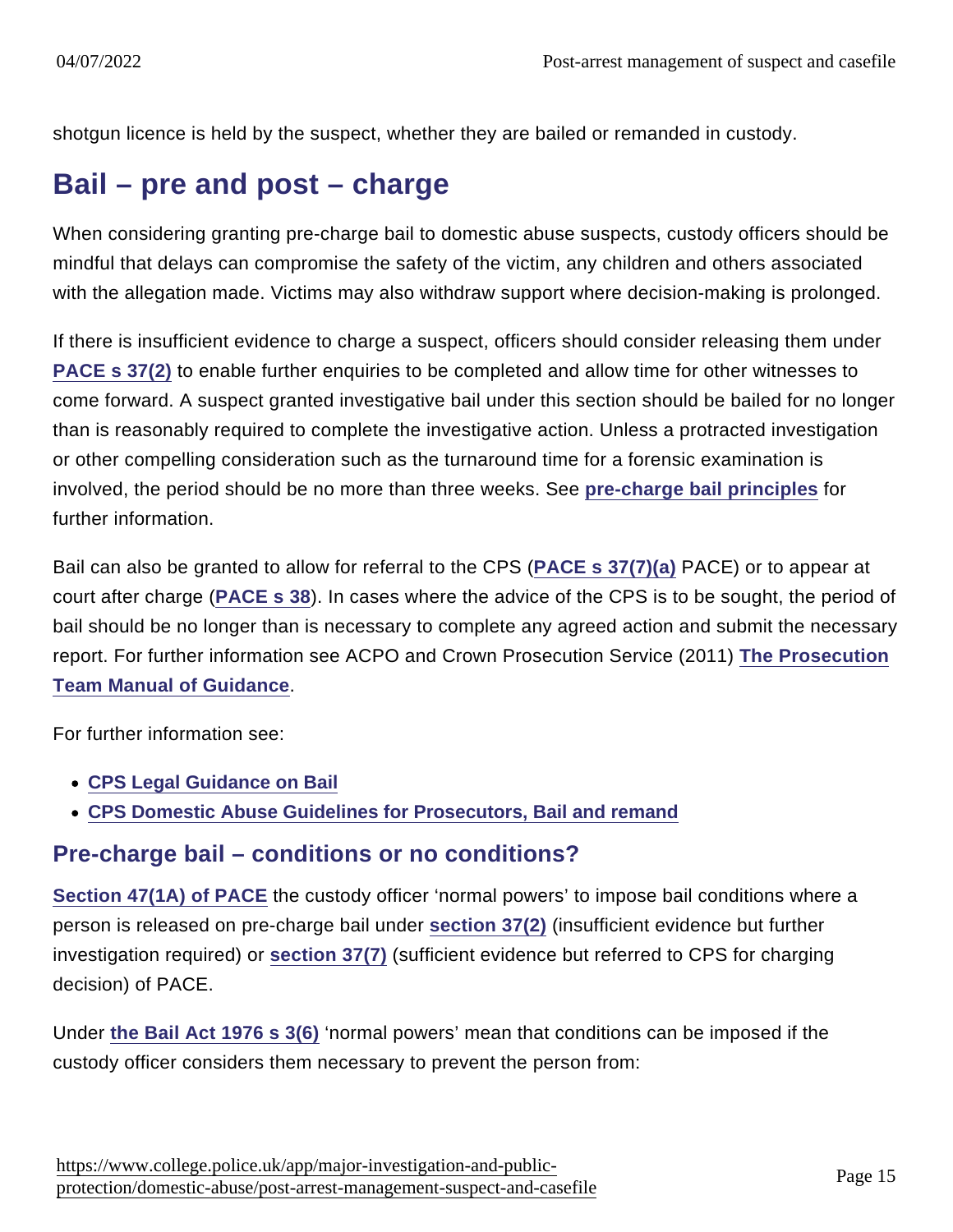- failing to surrender,
- committing an offence while on bail
- interfering with witnesses or otherwise obstructing the course of justice

If the person is bailed under [PACE section 34\(5\)](http://www.legislation.gov.uk/ukpga/1984/60/section/34) , which applies where further investigation is needed but the grounds for detention have ceased to apply and the person must be immediately released, conditions cannot be attached to the bail.

See also [Torres, R \(on the application of\) v The Commission of Police of the Metropolis](http://www.bailii.org/ew/cases/EWHC/Admin/2007/3212.html) [\[2007\] EWHC 3212 \(Admin\).](http://www.bailii.org/ew/cases/EWHC/Admin/2007/3212.html)

Officers should make every effort to consult victims prior to making the bail decision. Custody officers should refer to victim statements, interview records and any available [victim personal](https://www.app.college.police.uk/app-content/major-investigation-and-public-protection/domestic-abuse/victim-safety-and-support/#victim-personal-statement) [statements](https://www.app.college.police.uk/app-content/major-investigation-and-public-protection/domestic-abuse/victim-safety-and-support/#victim-personal-statement) before making decisions relating to conditional bail. They should ensure that bail conditions help to protect victims, children and witnesses from intimidation and abuse and do not conflict with existing court orders. Conditions should be justifiable under the [Bail Act 1976](http://www.legislation.gov.uk/ukpga/1976/63) and capable of being policed for compliance. All decisions should be justified and recorded.

Commonly used police bail conditions which can offer protection to domestic abuse victims, children and witnesses include:

- not to contact the victim directly or indirectly where there are child contact issues, this may be modified to allow contact via a third party (solicitor/social services/mutually acceptable family member) in order to arrange child contact
- not to attend the home address of the victim/not to enter the victim's street or a specific area marked out on a map – specified distances may also be used but can be difficult to enforce
- not to go to the victim's place of work
- not to go to a named school or other place the victim or victim's children attend regularly, such as shopping areas, leisure or social facilities, child minders, family, friends
- to live and sleep at a specified address this should never be that of the victim, whether or not the perpetrator owns the house or is named on the tenancy agreement
- to report to a named police station on specific days of the week at specified times
- to obey a doorstep or tagged curfew within specified times (the curfew address must not be that of the victim)

#### No contact means no contact!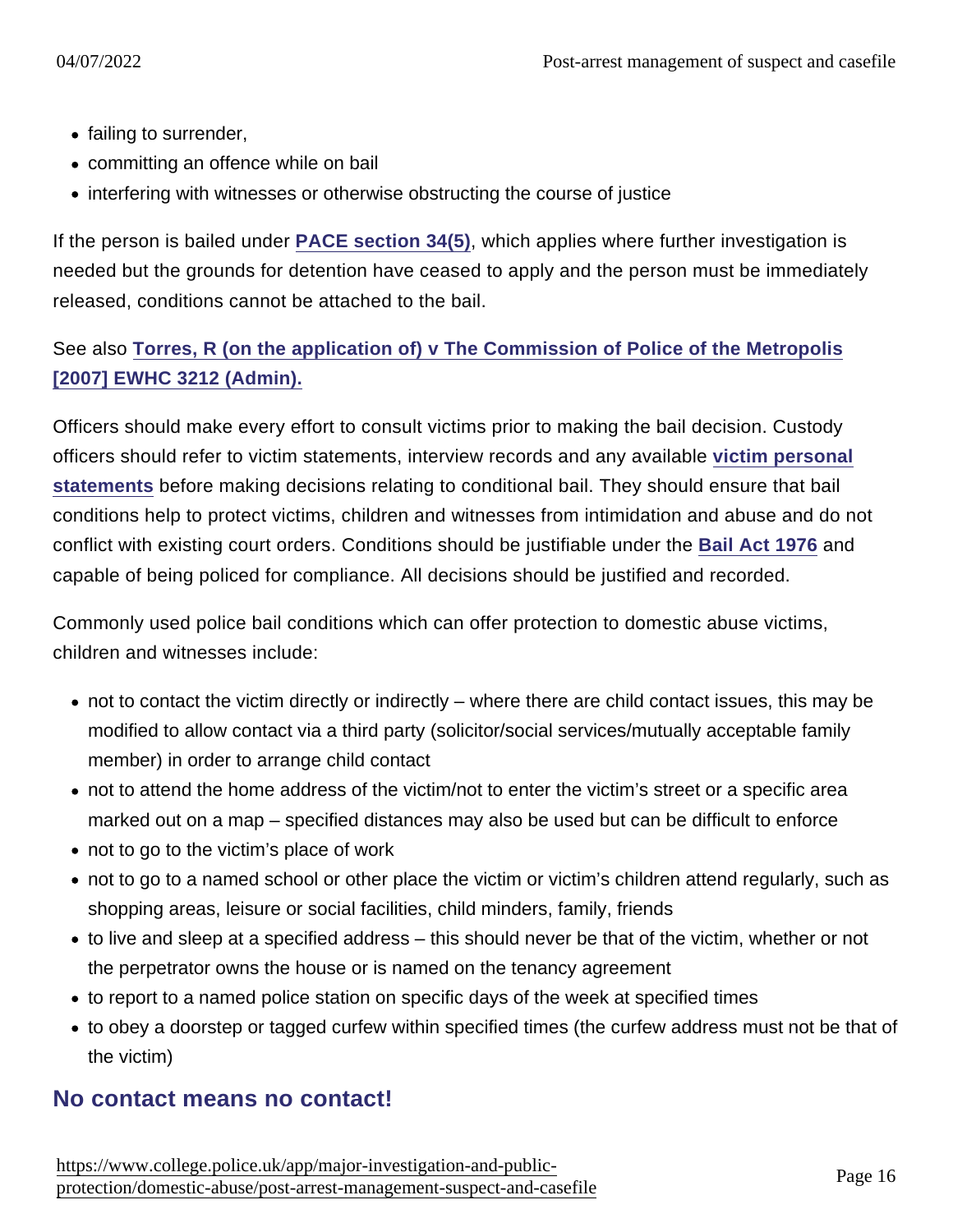Officers should make it clear to the suspect that contact means any method of communicating with the victim, including sending flowers or cards, texting, messaging, Twitter, Facebook and other forms of social media. It also includes any communication via a third party that is not expressly permitted by the bail condition, be that a friend of the suspect, a member of the victim's family or one of their children, for example sending messages back with the child after permitted contact with the suspect.

Ignoring this could amount not only to breach of bail but also witness intimidation, which is a serious offence.

Where a suspect has been on police bail with conditions, officers must not forget to reimpose them at the point of charge, unless the circumstances have changed and they are no longer applicable. If a defendant is bailed to court without conditions, magistrates are almost always persuaded by defence arguments that the police must not have thought them necessary and that no further incidents have occurred, even where the CPS makes an application to add conditions to the bail.

The police make the initial decision to keep the defendant in custody to appear before magistrates at the next court sitting or to bail a defendant to attend court. All persons charged with an offence and bailed must be bailed to the next available court date as notified by the court. Once a defendant appears before the court, the decision about bail is made by the magistrates and is governed by the provisions of the [Bail Act 1976](http://www.legislation.gov.uk/ukpga/1976/63/contents) and any subsequent amending legislation.

## Checklist: Pre-release considerations

Before a suspect is released from a police station officers should:

- inform the victim of the suspect's impending release, regardless of whether the suspect has been bailed or not, and record this notification
- check if the suspect is in possession of keys to the victim's house or car and remove them if so
- if the suspect offers a bail address with a previous or current partner, check not only that the person is happy for the suspect to be bailed there, but also that there is no history of domestic abuse – a curfew should never be imposed at an address where there is or has been domestic abuse
- update the [risk assessment](https://www.app.college.police.uk/app-content/major-investigation-and-public-protection/domestic-abuse/risk-and-vulnerability/#risk-identification-and-assessment) and [safety plan](https://www.app.college.police.uk/app-content/major-investigation-and-public-protection/domestic-abuse/victim-safety-and-support/#developing-safety-plans)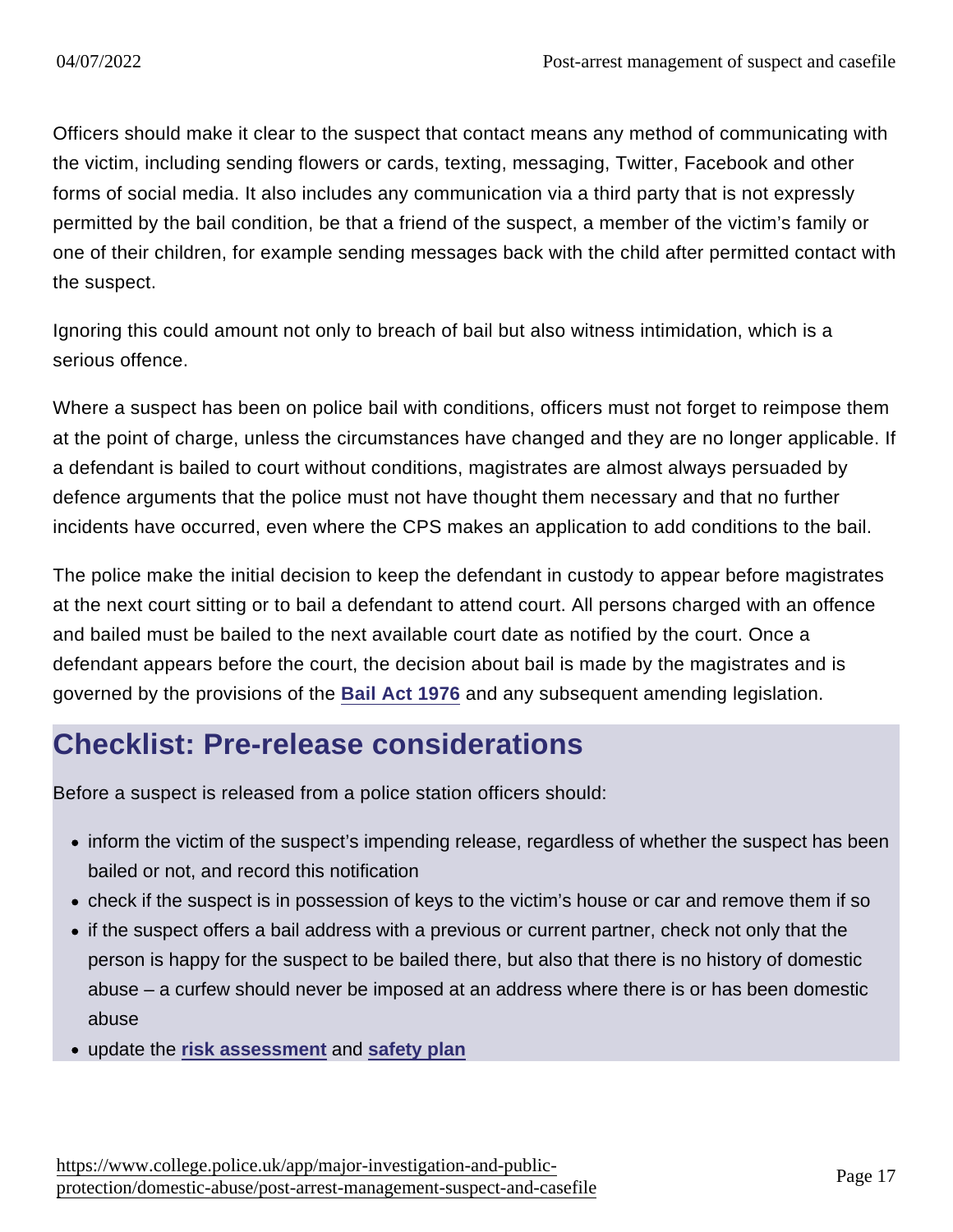- ensure that all area control rooms and intelligence databases are updated regarding bail conditions, in case of future calls
- check if the suspect has a firearms or shotgun licence and consider conducting a licensing visit or withdrawing the licence in accordance with the [Home Office Guide on Firearms Licensing Law](https://www.gov.uk/government/uploads/system/uploads/attachment_data/file/417199/Guidance_on_Firearms_Licensing_Law_v13.pdf#page=99)
- make every effort to ensure that a suspect charged following a domestic abuse incident is placed before the court at the earliest opportunity, preferably before a [specialist domestic violence](https://www.app.college.police.uk/app-content/major-investigation-and-public-protection/domestic-abuse/partnership-working-and-multi-agency-responses/#specialist-domestic-violence-court-systems) [court \(SDVC\)](https://www.app.college.police.uk/app-content/major-investigation-and-public-protection/domestic-abuse/partnership-working-and-multi-agency-responses/#specialist-domestic-violence-court-systems) , and that bail is for the shortest period that local service level agreements (SLAs) will allow ? this minimises the opportunities a suspect has to intimidate witnesses

Where a suspect is granted bail, they must be informed of the following points before they are released:

- it is the suspect's responsibility (not the victim's) to comply fully with any bail conditions
- any breaches of bail will be treated as such even if the suspect and/or victim state that they have reconciled or the victim has made contact with the suspect
- it is the CPS (not the victim) who makes decisions in relation to charging
- it is the CPS (not the victim) who makes decisions in relation to prosecution

Supervising officers should monitor the ways in which victims are updated about police bail decisions and decisions relating to charges, including where no charges are brought.

# Remand in custody

If, following appropriate risk assessment and consideration of the grounds for remanding a defendant in custody, the custody sergeant decides to keep the defendant in custody after charge, the IO must ensure that:

- the victim is notified
- the victim is kept informed of the outcome of any court hearing at which bail is considered an updated risk assessment should be done if the defendant is granted bail by the court
- updated information relevant to bail is requested from the victim at every contact
- the CPS is made aware of all information relevant to bail at the time of obtaining charging advice
- all information relevant to bail is included in the remand file for the prosecutor at court
- an officer with knowledge of the case attends court to assist the prosecutor with up-to-date information and additional enquiries relevant to the bail application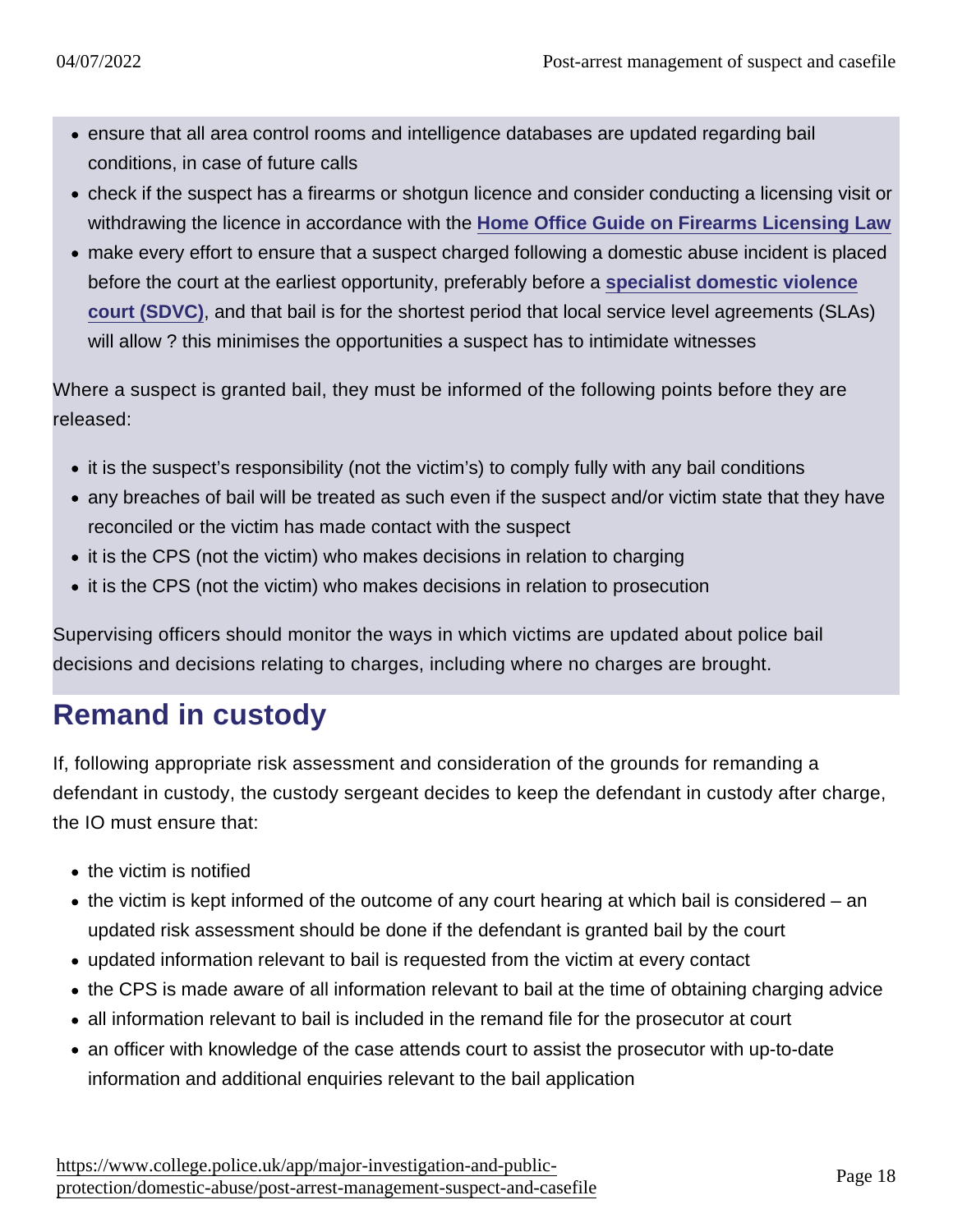Information relevant to bail in domestic abuse cases includes:

- PNC print
- PNC 2 (offence details) print essential where there are previous domestic abuse convictions or cautions
- chronology of call-outs/previous history
- current bail conditions, court orders, suspended sentences or licence conditions (a copy of any current order or licence should be included in the file)
- details of any known previous breaches of bail, court orders, suspended sentences or licence conditions
- copies of risk assessments
- details of any children involved
- colour photos of injuries
- victim's current views on risk, fear, status of the relationship, contact with the offender, both immediate and future
- record of any relevant threats made by the offender printouts if possible or recorded in an officer's statement if seen or listened to first-hand – this always has more impact than where it is noted only in the victim's statement
- information on any alternative addresses which the defendant may propose as a bail address
- officer's views on whether an appeal under the [Bail \(Amendment\) Act 1993 \(BAA\)](http://www.legislation.gov.uk/ukpga/1993/26/contents) (BAA) may be appropriate (it is a CPS decision to appeal under the BAA and is only used in cases of grave concern where there is a serious risk of harm or other significant public interest ground)

See also [CPS Domestic Abuse Guidelines for Prosecutors, Bail](http://www.cps.gov.uk/legal/d_to_g/domestic_abuse_guidelines_for_prosecutors/#a29)

Where there is a risk of intimidation of the victim(s) or any witnesses by the defendant following a remand in custody (which would always apply in domestic abuse cases), the IO should also complete the section on the MG6 which is designed to accompany the defendant to prison. This requires prison staff to prevent the defendant from contacting by telephone, letter or visits the persons listed and forbids prison staff from disclosing any of the contact details. The IO should also liaise with prison staff responsible for monitoring the defendant's communications to ensure that any evidence of contact or attempted contact is secured, as it may reveal further offences.

Where the person charged and remanded in custody is on licence, the IO should liaise with probation services to ensure they are aware of the offending and can consider recalling the person.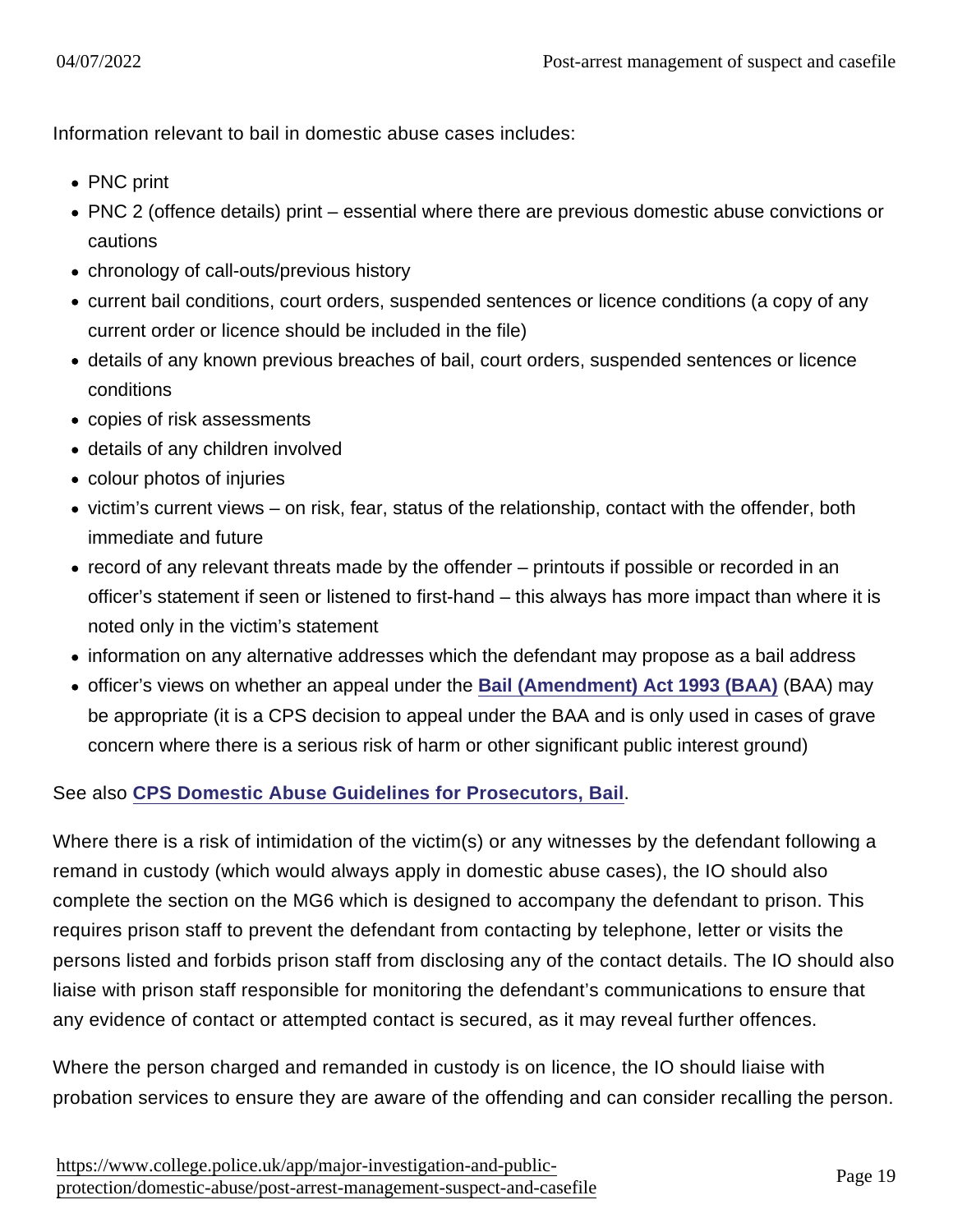# Post-release

## Assisting with the recovery of property

Following an arrest or in response to a court order, officers might be asked to assist with the exchange of property or the removal of property from a residence. They might also be required to facilitate recovery or exchange to prevent a breach of the peace. Officers should only do so if they are sure it does not breach bail conditions.

## Suspect requests for property recovery

Officers should ask the suspect to make a list of property for removal that can be checked with the victim. This list should include items that could reasonably be required for short-term use. Officers should not facilitate removal of a significant amount of property beyond that which is reasonably needed for short-term use, or property that is jointly owned by the couple.

The victim should not be required to be present to observe the recovery of property. Officers should not allow telephone contact from the suspect to the victim to arrange property recovery. The suspect should not have any opportunity to use the arrangements to engage in controlling or coercive behaviour towards the victim. All arrangements, including arrangements for a third party to effect the handover of property, should be made by the police directly with the victim. They should discuss the suspect's requests and determine whether the victim is willing to allow the handover of property. Where appropriate, officers should request that victims prepare the suspect's property for removal by packing it in advance. It may be possible for the victim to appoint a third party to recover property safely.

## Victim property recovery

Victims intending to recover property from a residence should be offered assistance to ensure that this process can be carried out safely. The same safeguards (as for suspect property recovery) exist in terms of the amount of property to be reasonably removed. Officers should note that postseparation abuse is an established risk factor for homicide, and victims seeking to recover property may be at risk of further harm. They should be particularly vigilant that the suspect does not use the arrangement as an opportunity to engage in controlling or coercive behaviour towards the victim.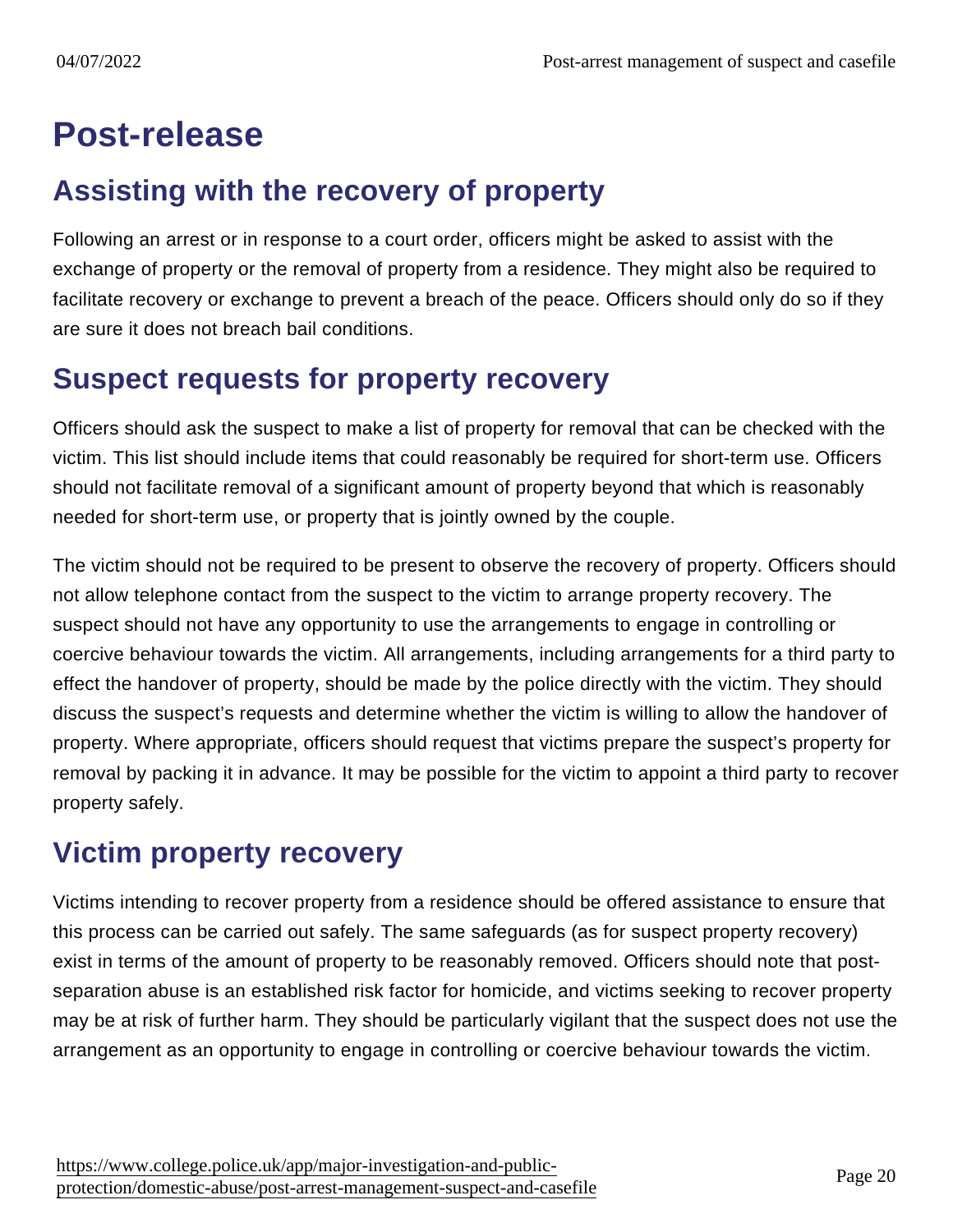## Proactive policing of breaches

Compliance with bail conditions should be actively enforced so that perpetrators understand that there are consequences to their actions and victims can have improved confidence that the police will take action in the event of a breach.

This also applies to other types of breaches of orders, in particular [DVPNs and DVPOs](https://www.app.college.police.uk/app-content/major-investigation-and-public-protection/domestic-abuse/arrest-and-other-positive-approaches/domestic-violence-protection-notices-and-domestic-violence-protection-orders/) , [non](https://www.app.college.police.uk/app-content/major-investigation-and-public-protection/domestic-abuse/arrest-and-other-positive-approaches/#civil-orders)[molestation orders](https://www.app.college.police.uk/app-content/major-investigation-and-public-protection/domestic-abuse/arrest-and-other-positive-approaches/#civil-orders) and [restraining orders](https://www.app.college.police.uk/app-content/major-investigation-and-public-protection/domestic-abuse/victim-safety-and-support/#victim8217s-views-on-a-restraining-order) . The latter are offences in their own right and, if they apply alongside bail conditions which are breached, officers should check whether new offences have been committed. Bail breaches may also be used to build or add to existing harassment charges if properly documented.

Suspended sentences and licences can also be strong deterrents and they should be actively enforced. They can be breached either by failing to comply with their terms or by committing a new offence during the period of the suspended sentence or licence. Where a person charged with an offence is on licence, the IO should liaise with probation services to ensure they are aware of the offending and can consider recalling the person.

### Breach of pre-charge bail conditions

Unde[r PACE s 46A \(1A\)](http://www.legislation.gov.uk/ukpga/1984/60/section/46A) , police can arrest a person they have reasonable grounds to suspect has breached pre-charge bail conditions. They must either charge the person or release them again without charge, whether on bail or without bail. If the person is re-bailed without charge, this must be on the same conditions (if any) as before, as there is no power to add to or vary the conditions.

Arrest for breach of bail conditions allows reconsideration of whether a person is suitable for bail and, consequently, whether they may be charged under the [Threshold Test](http://www.cps.gov.uk/publications/code_for_crown_prosecutors/threshold.html) . It also gives an opportunity to review any additional evidence obtained while the person has been on bail.

If the police decision-maker:

- considers there is now sufficient evidence to meet the evidential part of the Full Code Test or
- applies the [Threshold Test](http://www.cps.gov.uk/publications/code_for_crown_prosecutors/threshold.html) (where the custody officer believes there are grounds under the Bail Act 1976 to keep the person in custody) and assesses the evidence as being capable of meeting the evidential part of the [Full Code Test](http://www.cps.gov.uk/publications/code_for_crown_prosecutors/codetest.html)

the case should be referred to the CPS for consideration of charge.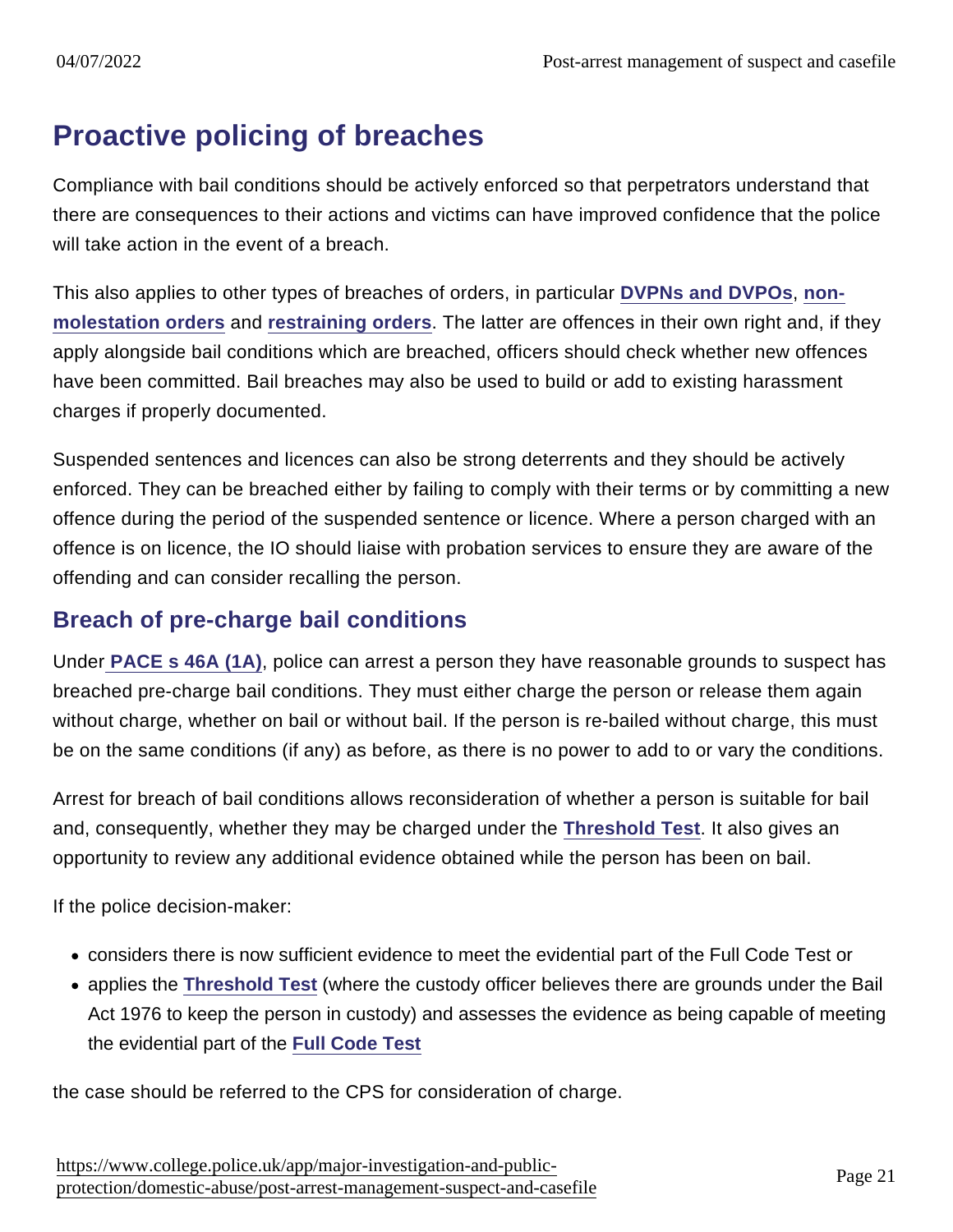If the defendant is kept in custody after charge to appear before a magistrates' court, the breach of pre-charge bail conditions is not put before the court in its own right but full details should be provided to the prosecutor so that it can form part of the application for a remand in custody.

Other potential actions which officers should consider following breach of pre-charge bail conditions, whether or not the suspect is charged, include issuing a domestic violence protection notice/applying for a domestic violence protection order or investigating possible additional offences arising from the breach.

### Breach of post-charge bail conditions

Where a person is suspected of having breached post-charge bail conditions, whether imposed by the police or the court, they should be arrested and brought before a court within 24 hours (not counting Sundays, bank holidays, Christmas Day or Good Friday).

There is no prescribed content for a breach of bail file, but there must be sufficient information available to the court to allow them to form the opinion that the bail conditions have been breached. This almost always means a statement from the victim, but any additional evidence available should also be provided. Where a breach is denied, it is not unusual for a defendant to call witnesses to support his or her account. There is rarely a similar opportunity for the prosecution as they have no advance notice of the breach, prior to the defendant's arrival at court. The more evidence can be provided in advance, for example an officer's statement, CCTV, copies of text messages, the more likely the court is to form the opinion that the breach occurred. Live evidence from an officer, where relevant, can be very persuasive.

If the court does not find the breach proved, the defendant must be released on the same conditions as before. If it is found proved, bail can be reconsidered and the defendant remanded in custody or released on different bail conditions. It is, therefore, essential to ensure that all relevant information is provided with the file and that the up-to-date views of the victim have been obtained.

Where bail conditions have changed as a result of a breach of bail, the conditions should be updated on the PNC without delay and relevant units informed, for example local intelligence units, neighbourhood policing teams and specialist units.

Breach of bail conditions is always serious, even where a victim has participated in, encouraged or initiated contact. The victim may be acting under the influence of controlling or coercive behaviour.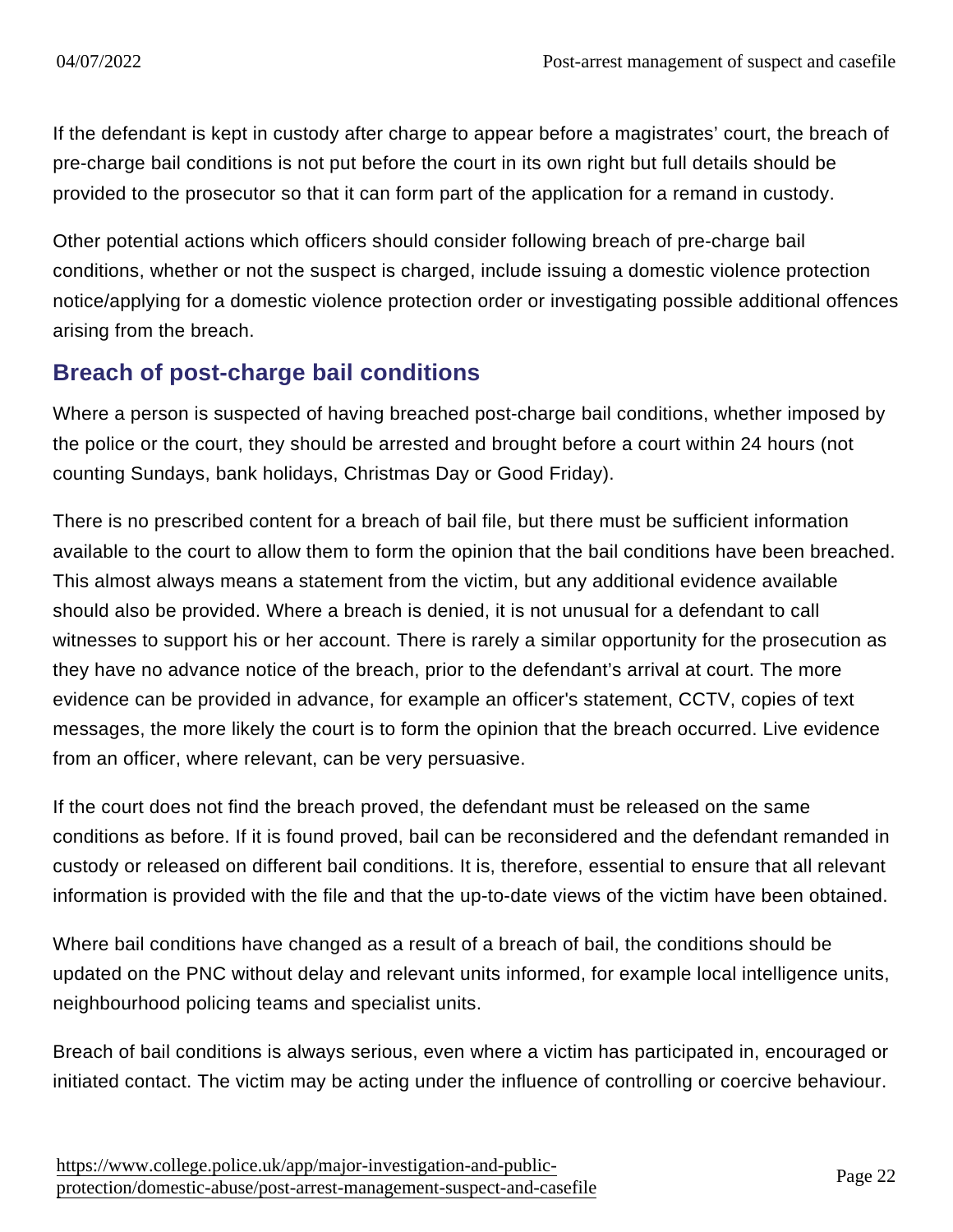Officers should never lose sight of the fact that it is the responsibility of the defendant to abide by the bail conditions, and that breach represents not only a breach of measures in place to protect the victim, but also a disregard for the police and court orders. The fact that contact has occurred is regularly used by the defendant as an argument for removing bail conditions, citing the victim's agreement. Enforcing bail conditions and the decision to arrest and bring breaches of bail to the attention of magistrates is a decision for the police and CPS, not the victim.

#### Within 24 hours

Officers should be aware that once a defendant has been arrested for breach of bail, the person must be brought before a court and the breach proceedings dealt with within 24 hours (not counting Sundays, bank holidays, Christmas Day or Good Friday). If this does not happen, the defendant must be released on the same conditions as before.

See [CPS Legal Guidance on Bail](http://www.cps.gov.uk/legal/a_to_c/bail/#a07) for further information.

## Applications to vary bail

The defence may ask for the case to be listed for an application to vary the bail conditions. It is important to respond promptly and meaningfully to CPS requests for views on the proposed conditions. Once notice has been given by the defence, the matter is usually listed within 48 hours, sometimes less, so the response should be provided as soon as possible.

The officer should make every effort to contact the victim for an update of the situation, for example whether there has been any contact from the suspect, the current status of the relationship, the implications of any new address or other change being proposed. The officer should add their own views, based on their knowledge of the case and circumstances as a whole. Intelligence checks should also be made on any proposed addresses. If no update is provided, the court has to make its decision based only on the information provided by the defence, which may be inaccurate.

Any variation made to the bail conditions should be updated on the PNC as soon as reasonably practicable, so that any breaches of bail can be properly actioned based on current conditions and to reduce the risk of wrongful arrest for conditions no longer in force. They should also be reported to local intelligence units, specialist teams if involved and neighbourhood policing teams, to ensure that all units are acting on the latest information.